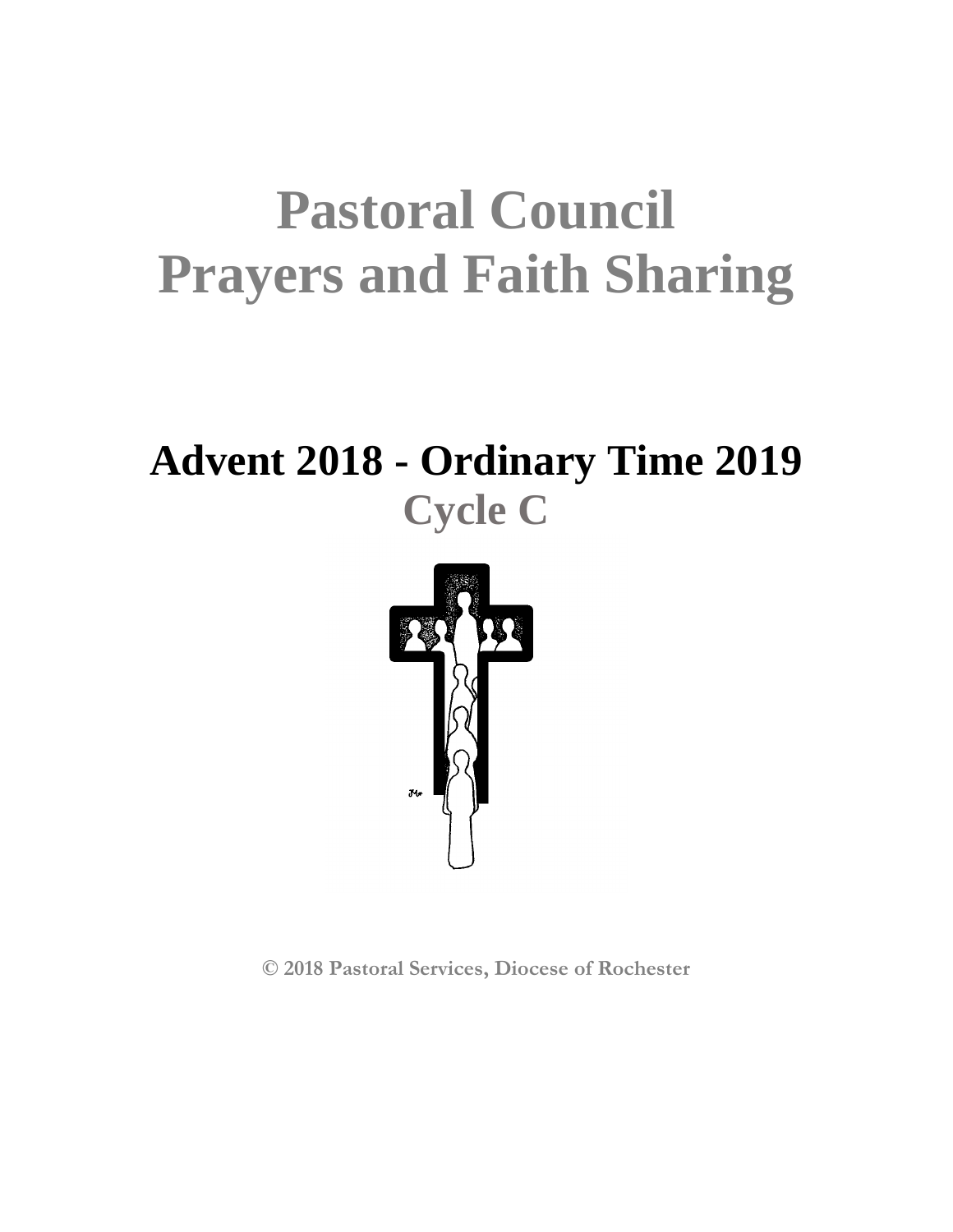#### **AN INVITATION TO PRAY WITH YOUR PASTORAL COUNCIL**

**Begin and end with prayer!!** These opening and closing prayers have been prepared to help your pastoral council become what it is intended to be: a *consultative body* in *communion* with God—Father, Son and Holy Spirit—focused on enabling the community to carry out the *mission* of the Church. As stated in the "Parish Pastoral Council Guidelines" of the Diocese of Rochester, the specific purposes of the pastoral council, in harmony with the goals of the Pastor, are:

- to develop a common vision and purpose, actively advocate for the poor and the powerless, and to extend Christian commitment to the surrounding neighborhoods and communities;
- to orchestrate a statement of mission for the parish community and become the reference point for activity in the parish;
- to provide recommendations for priorities, directions, and policies through pastoral planning for worship, evangelization, outreach, stewardship, etc.;
- to promote communication, understanding, and collaboration among parish organizations and between the parish, the diocese, and the universal Church.

In our enthusiasm to "get the business of the council done" we may forget that we are to role model spiritual leadership. As a pastoral council, we are challenged to ongoing spiritual renewal through prayer, study, listening, and dialogue. Because of our familiarity with secular boards of directors, we may forget that we are a body of church leaders engaged with our pastor or pastoral administrator in discerning the ways God is speaking to this community in this time and place. For our actions to be imbued with the wisdom of God, they must begin with prayer and listening to one another in faith and love and be followed by listening to the larger community of parishioners in similar faith and love.

We strongly encourage you to set aside time at the beginning and end of your pastoral council meetings to pray. These prayers are a tool used by many councils and other groups. We are confident that the quality of your decisions as well as your relationships with one another and the faith community at large will be enhanced as you take time for shared prayer in God's presence.

**Nicholas Frega Liaison for Pastoral Councils Pastoral Services, Diocese of Rochester**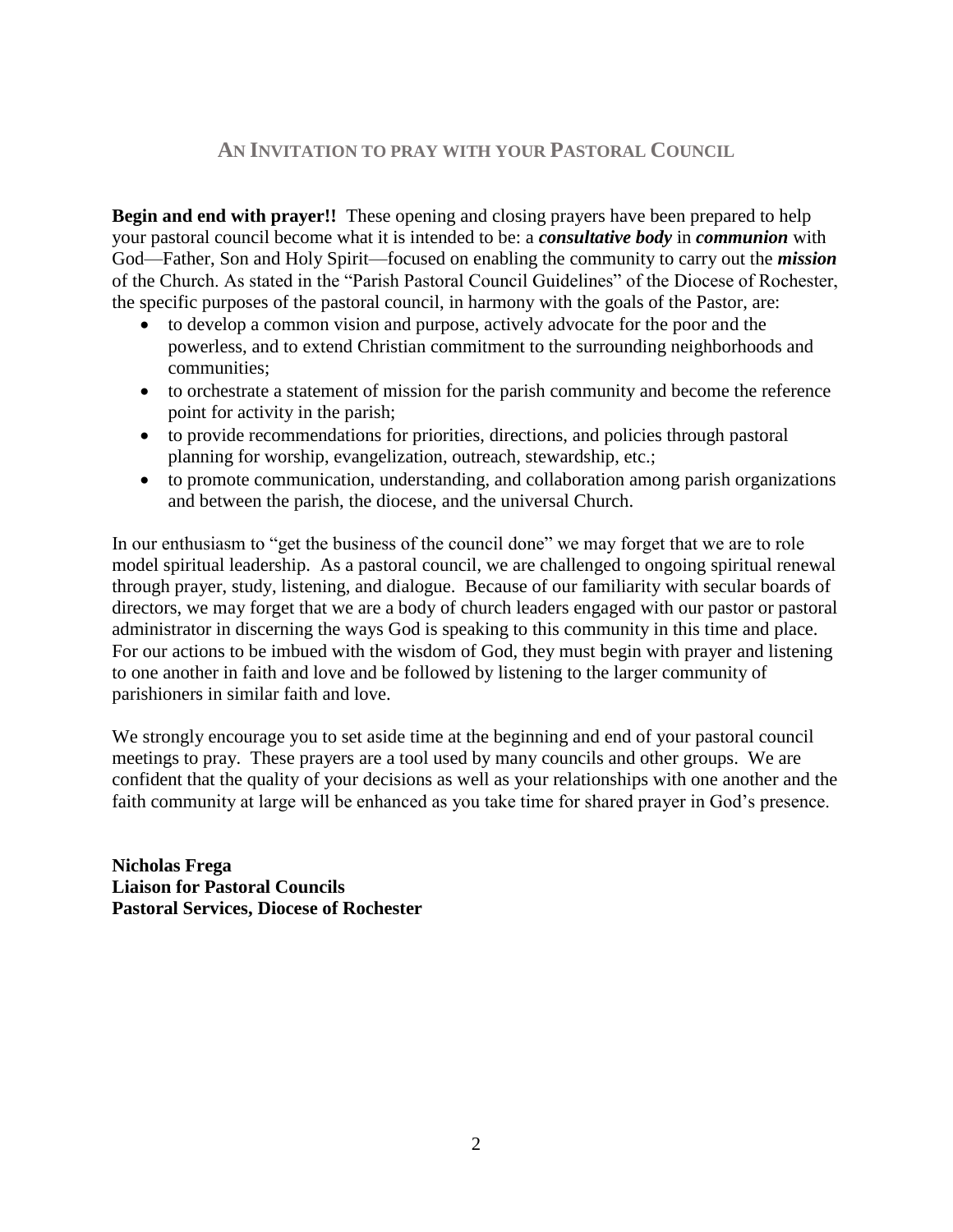#### **HINTS FOR THE PRAYER LEADER**

We recommend designating a different person on your council to lead prayer for each meeting,

#### **Preparation before the Pastoral Council meeting**

- 1. Read through the prayer session for the Sunday following your meeting. Become familiar with it.
- 2. Make enough copies of the prayer for all you expect to attend the meeting. You may distribute these at the beginning of the meeting or send them out to members ahead of time along with the agenda and minutes of the previous meeting.
- 3. If a visual image is suggested for this particular prayer session, bring it to the meeting if possible. Having an image in the center of the gathering will help members remember throughout the evening that the meeting unfolds in God's presence.

#### **A Walk through the Prayer Outline**

#### *Prayer at the beginning of the meeting (allow 10-15 minutes on your agenda):*

- 1. Invite those present to become quiet and remember that they are in the presence of God. After a brief pause, begin the *Invitation to Prayer*.
- 2. Either read the *Scripture* passage yourself or have someone else do so (ask this other person before the meeting begins).
- 3. Allow several minutes for *silent reflection* and consideration of the faith sharing questions.
- 4. Invite those present to respond (in groups of two or three or in the larger council group) to any of the suggested *questions for faith sharing* out loud. People may also choose to share how the reading spoke to them in general. All do not need to respond, but allow silent pauses so that people can reflect on the things shared aloud.
- 5. Go on to the beginning of your meeting's agenda.

#### *Prayer at the end of the meeting (allow 5 minutes on your agenda):*

- 1. Begin the *intercessory prayers* as written in the prayer session.
- 2. Invite others to share their own prayers aloud.
- 3. When all who choose to share prayers are done, say "For these prayers and all those we hold deep in our hearts."
- 4. Begin the *closing prayer.*

#### **Notes**

- 1. The intercessory prayers may be moved to the end of the "prayer at the beginning of the meeting" or offered in the middle of the meeting. You may keep them at the end as well.
- 2. Some communities like to develop one intercessory prayer relative to the issues on which the pastoral council is working. This prayer is prayed by the entire community at Sunday liturgies over the course of the month. This practice provides spiritual support for the parish's leadership, helps the entire congregation to be conscious of issues under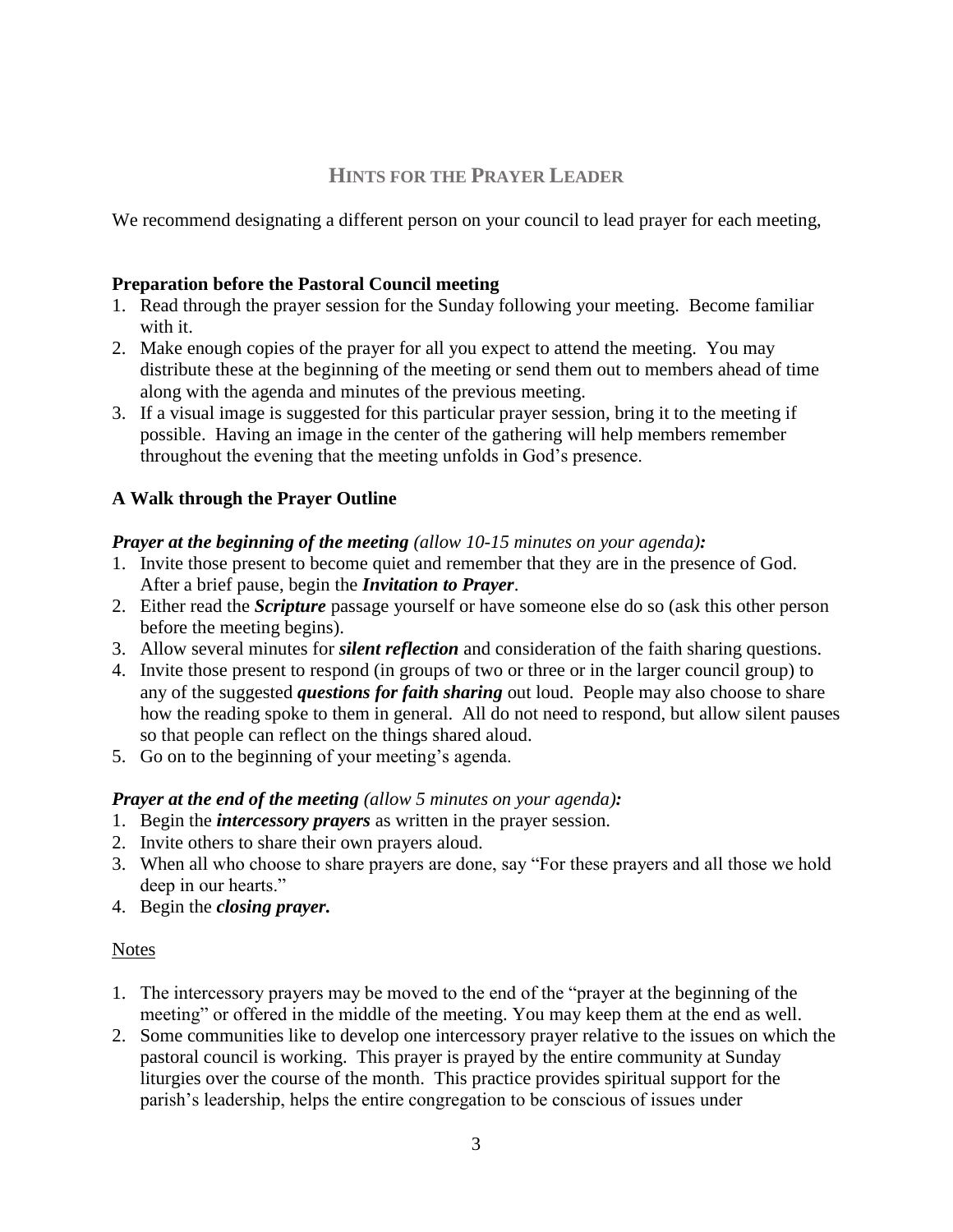consideration by the pastoral council, and helps all to focus on the God who leads the community into the future.

3. These prayer sessions, while designed for pastoral councils, can be used at other Church meetings, such as the meetings of the parish staff, other parish committees, and the planning group council with minor adaptation.

#### *Faith Sharing Guidelines*

Each person is led by God on his or her personal spiritual journey. Faith sharing refers to shared reflections on the action of God in one's experience as related to Scripture and faith. Faith sharing is not discussion, problem solving, or scripture study. The purpose is an encounter, between a person in the concrete circumstances of life, and the Word of God, with the goal being a conversion of heart. The entire faith sharing process is seen as prayer. That is, listening to the Word of God as revealed in scripture and in each other's experience is all a part of the prayer.

- 1. Participants are given time to reflect before sharing begins, and a period of comfortable silence might occur between individuals sharing. Silence is a vital part of the total process of faith sharing.
- 2. Sharing is optional. Each person shares at the time and on the level at which he or she feels comfortable.
- 3. There is no set order for sharing (you do not need to go in a circle around the group).
- 4. Listen respectfully and openly. If someone does not hear the sharing or does not understand, he or she can ask for clarification.
- 5. There is no discussion or commenting on what is shared. An appropriate response from the prayer leader or group might be a smile, a nod, or a "thank you."
- 6. The prayer leader and group are not there as "problem solvers" or "advice givers."
- 7. Participants are encouraged to share in the first person (I feel…I believe…etc.).
- 8. Anything that is shared in the group is confidential and does not leave the group. It is meant to be a gift for this group only.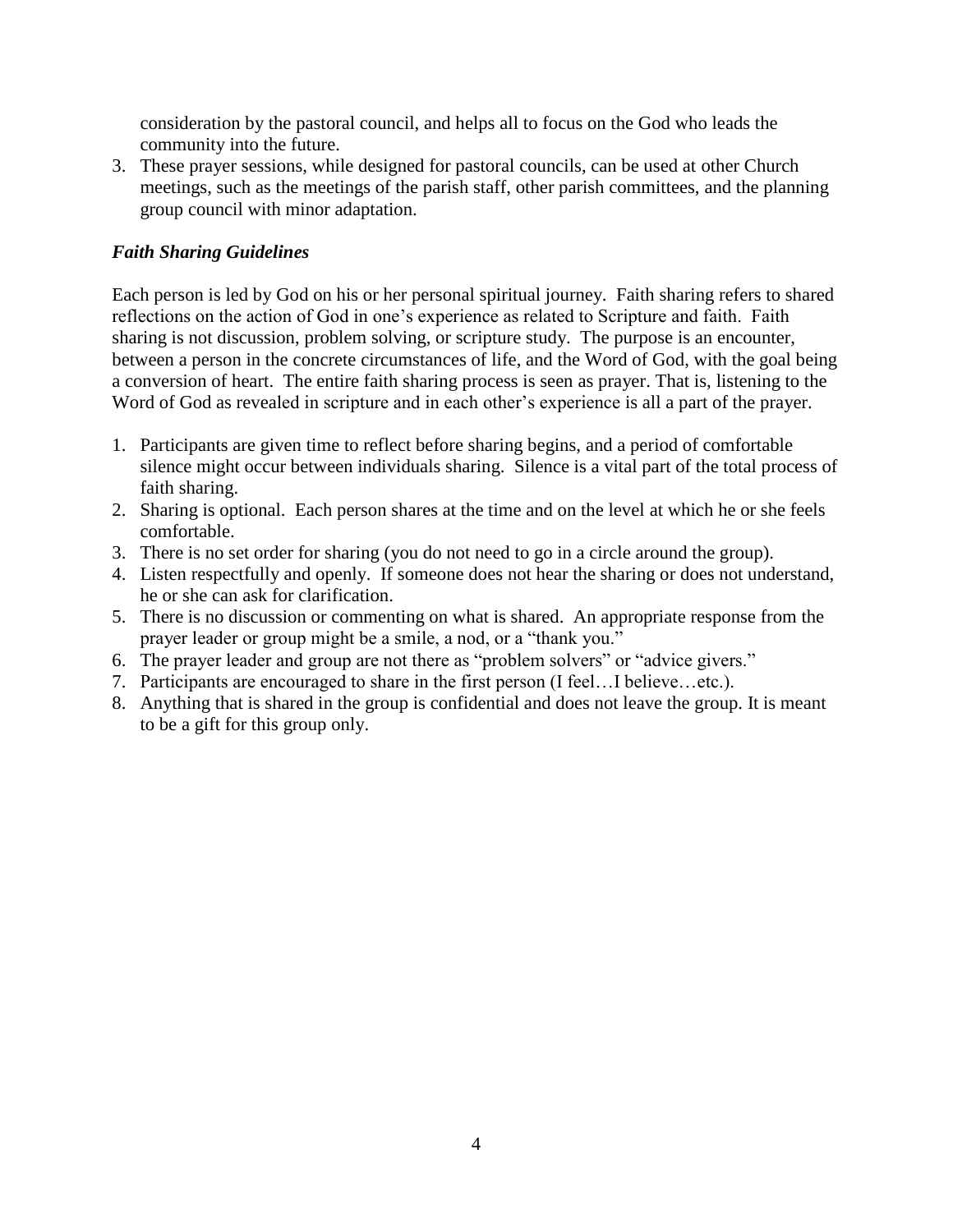## **Reawakening Our Hope 1 st Sunday of Advent December 2, 2018**

## **Prayer at the Beginning of the Meeting**

#### *Invitation to Prayer*

**All: Loving and Gracious God:**

**We gather in your presence as a community of believers. We place our trust in you as we discern your will in our community in this season of Advent. Make your ways known to us and guide us in your truth. Be present to us throughout our meeting today so that we may continue to praise you in our words, decisions, and actions.**

#### *Scripture Reading: Luke 21:25-28, 34-36*

Jesus said, "There will be signs in the sun, the moon, and the stars, and on earth nations will be in dismay, perplexed by the roaring of the sea and the waves. People will die of fright in anticipation of what is coming upon the world, for the powers of the heavens will be shaken. And then they will see the Son of Man coming in a cloud with power and great glory. But when these signs begin to happen, stand erect and raise your heads because your redemption is at hand. Beware that your hearts do not become drowsy from carousing and drunkenness and the anxieties of daily life, and that day catch you by surprise like a trap. For that day will assault everyone who lives on the face of the earth. Be vigilant at all times and pray that you have the strength to escape the tribulations that are imminent and to stand before the Son of Man."

The Gospel of the Lord. **Praise to you, Lord Jesus Christ.**

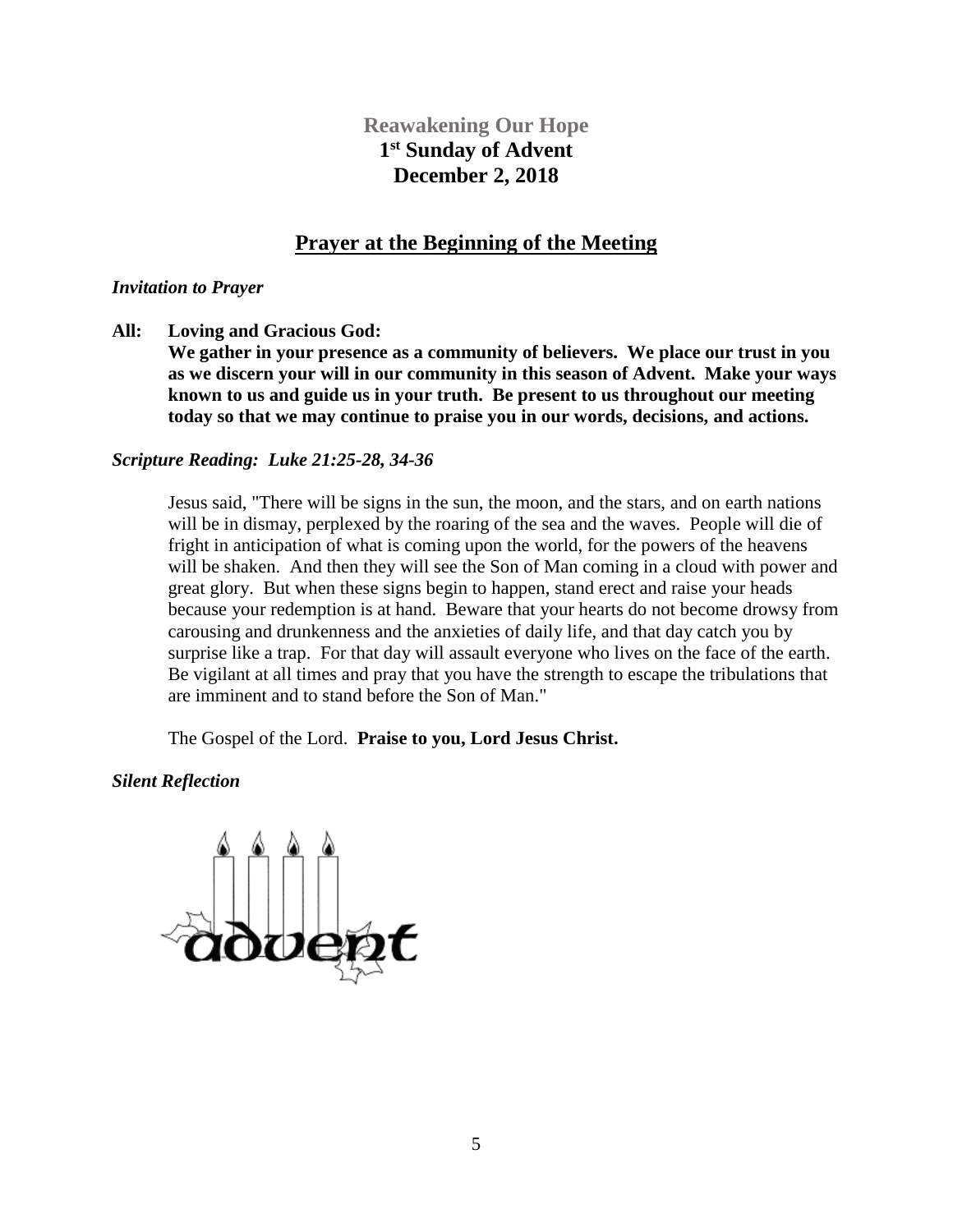#### *Questions for Faith Sharing*

- *1. The gospel should reawaken our hope as we begin this Advent season. God is truly present in our world. How do our words and actions reflect this hope and the confidence we have in God and God's plan for our world? Do we get discouraged from time to time?*
- *2. Where is God calling us to consider this scripture reading in our meeting tonight?*

As we continue our meeting, let us remember that we are all called to be people of hope who reflect that hope in all of our words, decisions, and actions.

## **Prayer at the Conclusion of the Meeting**

#### *Intercessory Prayers*

Leader: In confidence we now offer God our prayers and our needs.

That our faith community will always be hope-filled and accept the responsibility of living that hope for our world. Let us pray to the Lord.

**All: Lord, hear our prayer.**

Leader: Please offer any other needs so that we may pray for them...

(When all who choose are finished offering prayers) For these prayers and all those we hold deep in our hearts…

**All: Lord, hear our prayer.**

#### *Closing Prayer*

**All: Gracious God: You bring forth new life in us as we strive to do your will. Hear our prayers that we may always strive to be people of hope. Help us to be people who believe in the promises of God's eternal presence with us. We ask this through Christ our Lord. Amen.**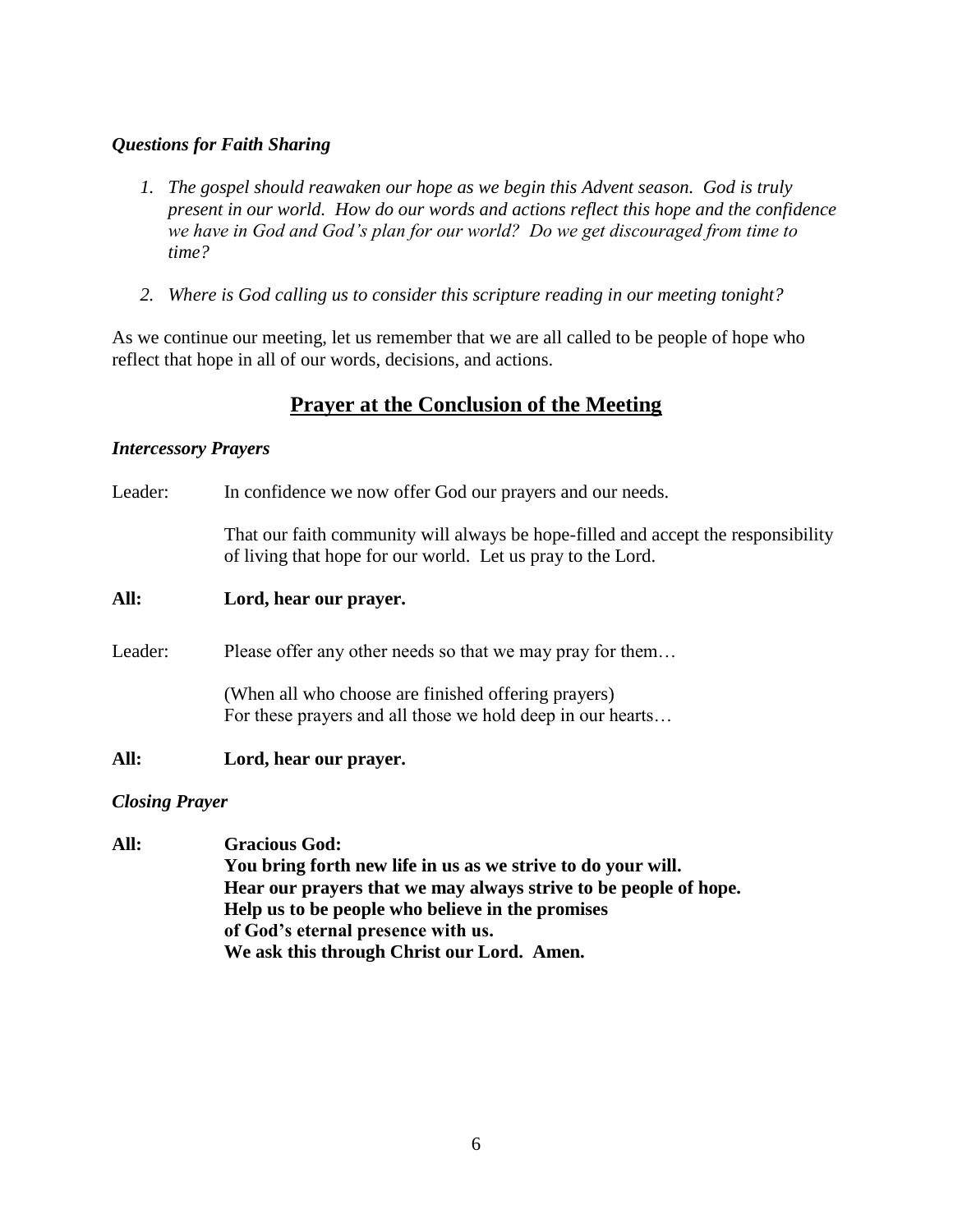## **God's Work in Our Community 2 nd Sunday of Advent December 9, 2018**

## **Prayer at the Beginning of the Meeting**

#### *Invitation to Prayer*

| Leader: | We gather together in Jesus' name.<br>Abiding in his Spirit, as he abides in the Spirit of the Father,<br>we pray: |
|---------|--------------------------------------------------------------------------------------------------------------------|
| All:    | Open our hearts that we may hear your Living Word<br>speaking to us in this time, in this place.                   |



#### *Scripture Reading: Philippians 1:3-6, 8-11*

Leader: There will be two readings tonight. After each of the readings there will be a time of silent reflection.

A reading from the letter of Paul *to the Church at Philippi*---

I thank my God whenever I think of you, and every time I pray for you all, I always pray with joy for your partnership in the gospel from the very first day up to the present. I am quite confident that the One who began a good work in you will go on completing it until the Day of Jesus Christ comes. God will testify for me how much I long for you all with the warm longing of Christ Jesus. It is my prayer that your love for one another may grow more and more with the knowledge and complete understanding that will help you to come to true discernment, so that you will be innocent and free of any trace of guilt when the Day of Christ comes, entirely filled with the fruits of uprightness through Jesus Christ, for the glory and praise of God.

The Word of the Lord. **Thanks be to God.**

#### *Silent Reflection*

Leader: This time you are invited to listen to the same reading from a new perspective: A reading from the letter of Paul *to the Church at \_\_\_\_* (The leader proclaims the name of the community of this pastoral council and reads the scripture passage a second time)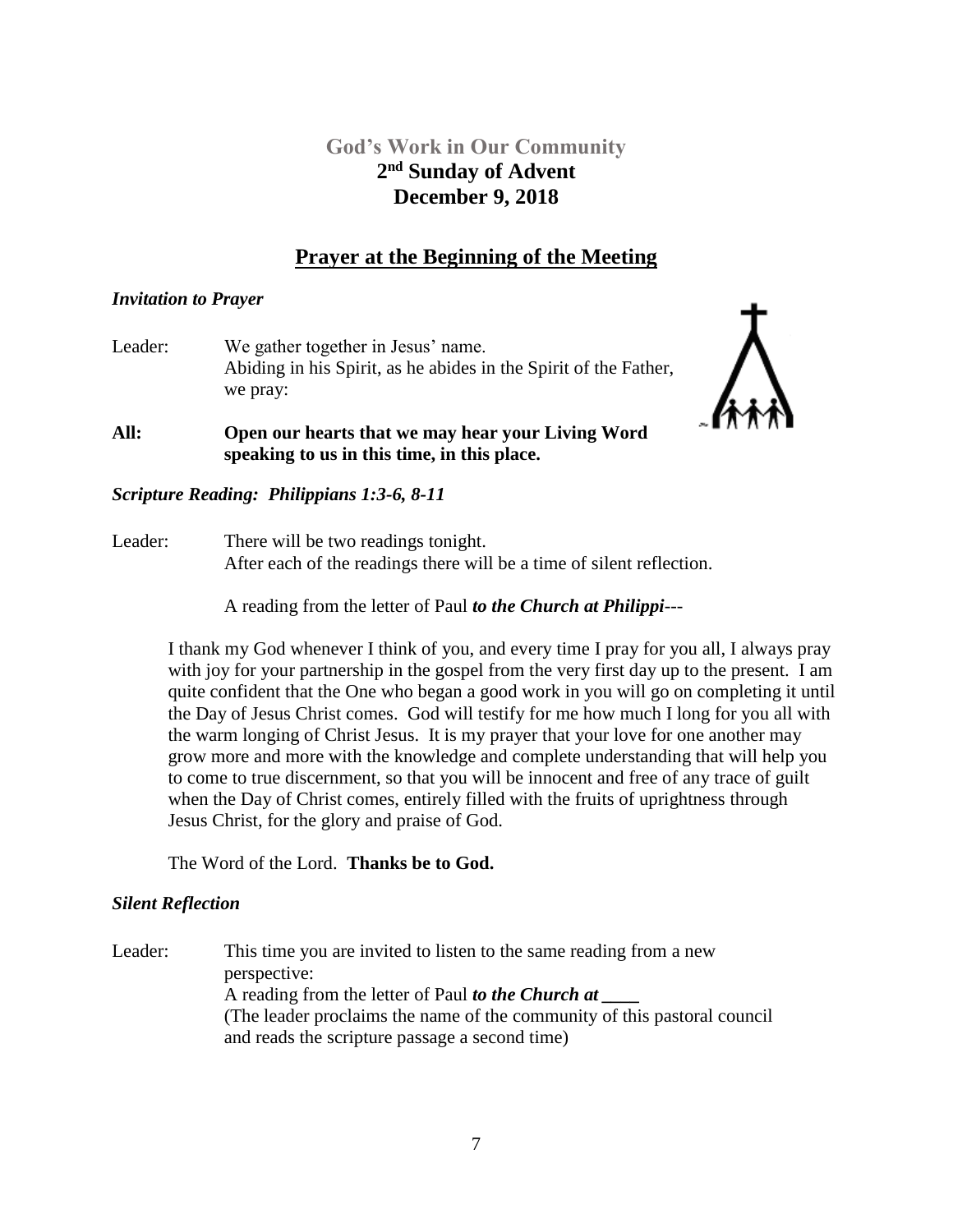#### *Silent Reflection*

*Questions for Faith Sharing (choose one or two for faith sharing)*

- *1. How did the meaning shift as you listened to this passage the second time?*
- *2. What words or phrases stood out for you?*
- *3. What sense do you have of a good work that God is beginning in the Church of \_\_\_\_?*
- *4. (Or) God began a good work in us, are we on track with our mission?*

Let us remember, as we continue our meeting, that we are to discern how God is calling us to live our mission as a Catholic parish.

## **Prayer at the Conclusion of the Meeting**

#### *Intercessory Prayers*

| Leader:               | Confident in the warm longing of Christ Jesus, in his name let us pray:                                                                                                                                 |
|-----------------------|---------------------------------------------------------------------------------------------------------------------------------------------------------------------------------------------------------|
|                       | With joy, that our love for one another may grow                                                                                                                                                        |
| All:                  | Lord, hear our prayer                                                                                                                                                                                   |
| Leader:               | For what else shall we pray                                                                                                                                                                             |
|                       | (When all who choose are finished voicing prayers)<br>For these prayers and all those we hold deep in our hearts                                                                                        |
| All:                  | Lord, hear our prayer                                                                                                                                                                                   |
| <b>Closing Prayer</b> |                                                                                                                                                                                                         |
| Leader:               | In communion with St. Paul, ____ (name the patron saints of this community), and<br>all the saints, we pray:<br>Ever-Creating God,<br>you who have begun this good work in us, continue to complete it. |
| Men:                  | Christ Jesus,<br>We are your partners in the gospel,<br>keep us ever mindful of your Good News.                                                                                                         |
| Women:                | Holy Spirit,<br>You deepen us in the love of God<br>that we might truly discern what is of value.                                                                                                       |
| All:                  | Blessed are you, God of Glory, God of Praise,<br>forever and ever! Amen.                                                                                                                                |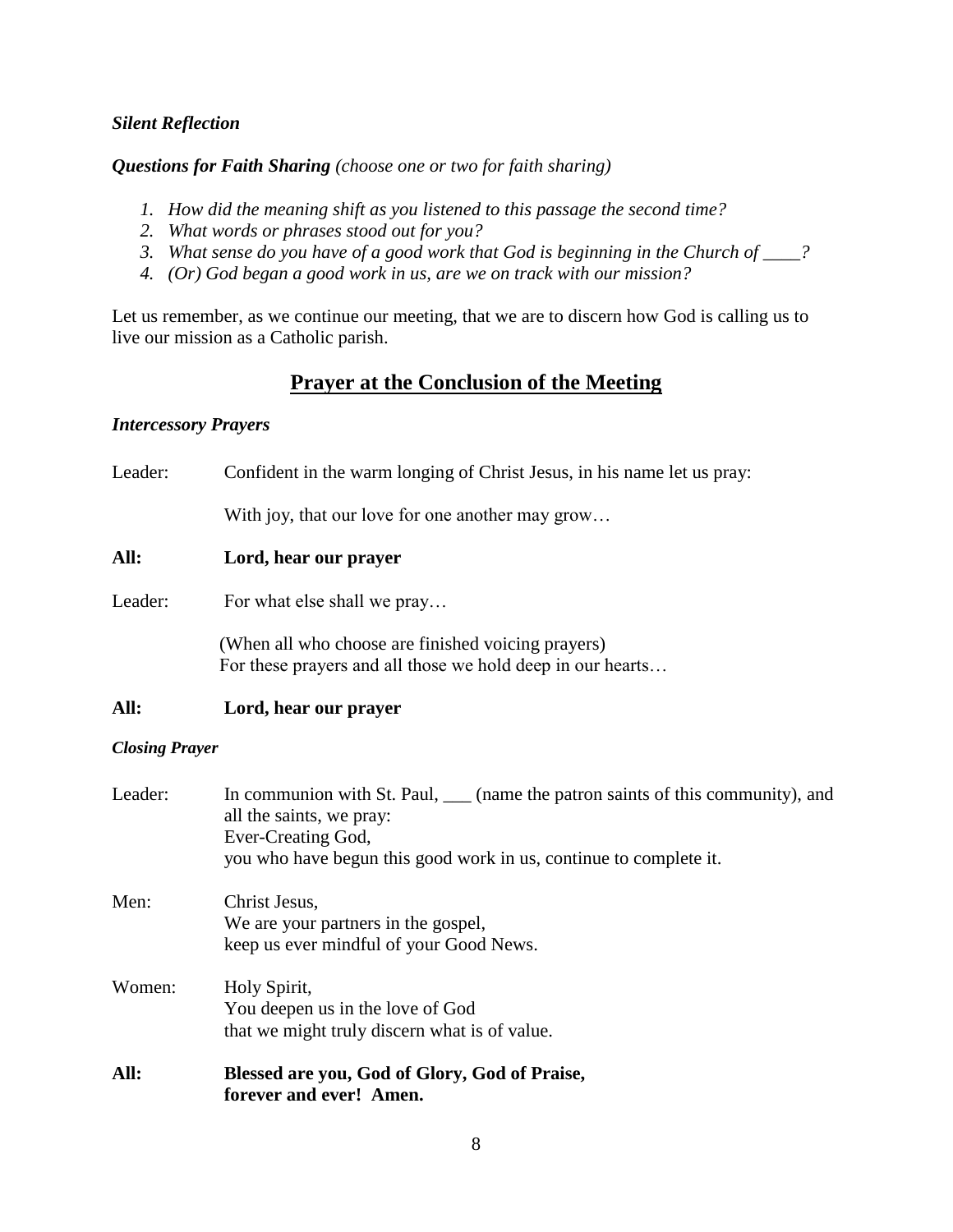## **Our Life of Prayer 3 rd Sunday of Advent December 16, 2018**

## **Prayer at the Beginning of the Meeting**

#### *Invitation to Prayer*

Leader: As we gather together today we are mindful of our baptismal call to spread the message of Christ by word and example.

#### **All: Lord, help us to rejoice always in your love and help us to share that love with others.**

#### *Scripture Reading: Philippians 4:4-7*

Brother and sisters: Rejoice in the Lord always. I shall say it again: rejoice! Your kindness should be known to all. The Lord is near. Have no anxiety at all, but in everything, by prayer and petition, with thanksgiving, make your requests known to God. Then the peace of God that surpasses all understanding will guard your hearts and minds in Christ Jesus.

The Word of the Lord. **Thanks be to God.**

#### *Silent Reflection*

*Questions for Faith Sharing (choose one or two for faith sharing)*

- *1. What issues cause anxiety in our community?*
- *2. What needs should our community bring to prayer?*
- *3. What can our pastoral council do to help the parish in its prayer life?*

Let us remember, as we continue our meeting, that we are here to support the spiritual lives of those we serve in the parish.

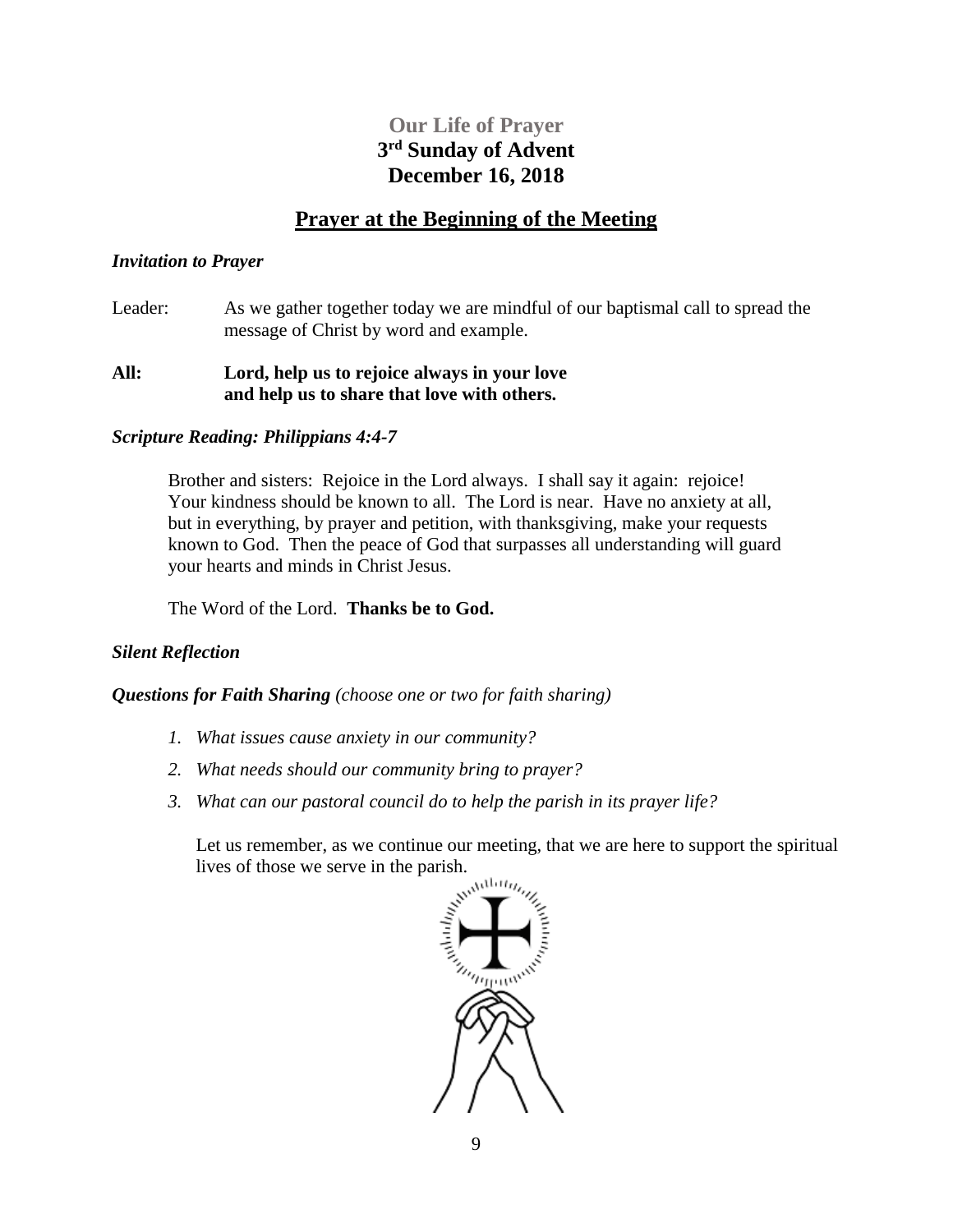## **Prayer at the Conclusion of the Meeting**

#### *Intercessory Prayers*

| Leader: | In confidence we now offer God our prayers and our needs.                                                                               |
|---------|-----------------------------------------------------------------------------------------------------------------------------------------|
|         | That prayers of thanksgiving be always on our lips, we pray to the Lord.                                                                |
| All:    | Lord, hear our prayer.                                                                                                                  |
| Leader: | That we continue to seek peace through justice, we pray to the Lord.                                                                    |
| All:    | Lord, hear our prayer.                                                                                                                  |
| Leader: | That our worshipping community continue to support the poor and those<br>in need, we pray to the Lord.                                  |
| All:    | Lord, hear our prayer.                                                                                                                  |
| Leader: | Please offer any other needs so that we may pray for them                                                                               |
|         | (When all who choose are finished offering prayers)<br>For these prayers and all those we hold deep in our hearts, we pray to the Lord. |
| All:    | Lord, hear our prayer.                                                                                                                  |
|         |                                                                                                                                         |

#### *Closing Prayer*

**All: Gracious God, source of love, hope and compassion, hear our prayers. Send the Holy Spirit to open our hearts to the coming of your Son, Jesus Christ. May Jesus, the Prince of Peace, be always in our hearts and in our lives. Amen.**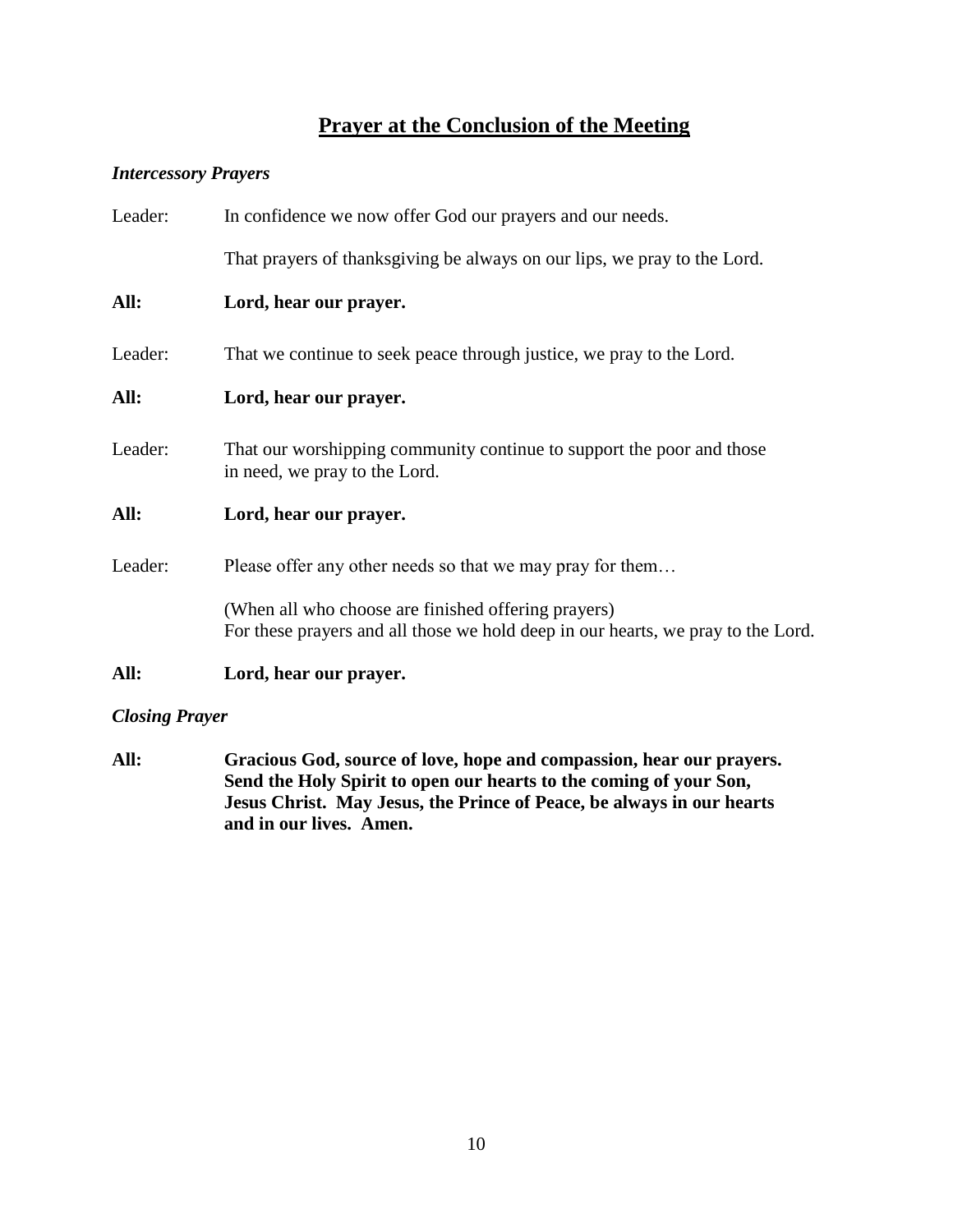## **Waiting/Peace 4 th Sunday of Advent December 23, 2018**

Visual suggestions:

- Small Nativity set
- Candle (or Advent wreath)
- Bible



## **Prayer at the Beginning of the Meeting**

#### *Invitation to Prayer*

| Leader: | O Bethlehem, from you shall come forth our promise of peace! |
|---------|--------------------------------------------------------------|
| All:    | O Bethlehem, from you shall come forth our promise of peace! |
| Leader: | The One whose origin is from ancient days.                   |
| All:    | O Bethlehem, from you shall come forth our promise of peace! |
| Leader: | The One who will come to feed his flock.                     |
| All:    | O Bethlehem, from you shall come forth our promise of peace! |
| Leader: | The One in whom we shall all be secure.                      |
| All:    | O Bethlehem, from you shall come forth our promise of peace! |
|         | (from Micah 5)                                               |

#### *Scripture Reading: Luke 1:39-45*

During those days Mary set out and traveled to the hill country in haste to a town of Judah, where she entered the house of Zechariah and greeted Elizabeth.

When Elizabeth heard Mary's greeting, the infant leaped in her womb, and Elizabeth, filled with the Holy Spirit, cried out in a loud voice and said, "Most blessed are you among women, and blessed is the fruit of your womb. And how does this happen to me, that the mother of my Lord should come to me? For at the moment the sound of your greeting reached my ears, the infant in my womb leaped for joy. Blessed are you who believed that what was spoken to you by the Lord would be fulfilled."

The Gospel of the Lord. **Praise to you, Lord Jesus Christ.**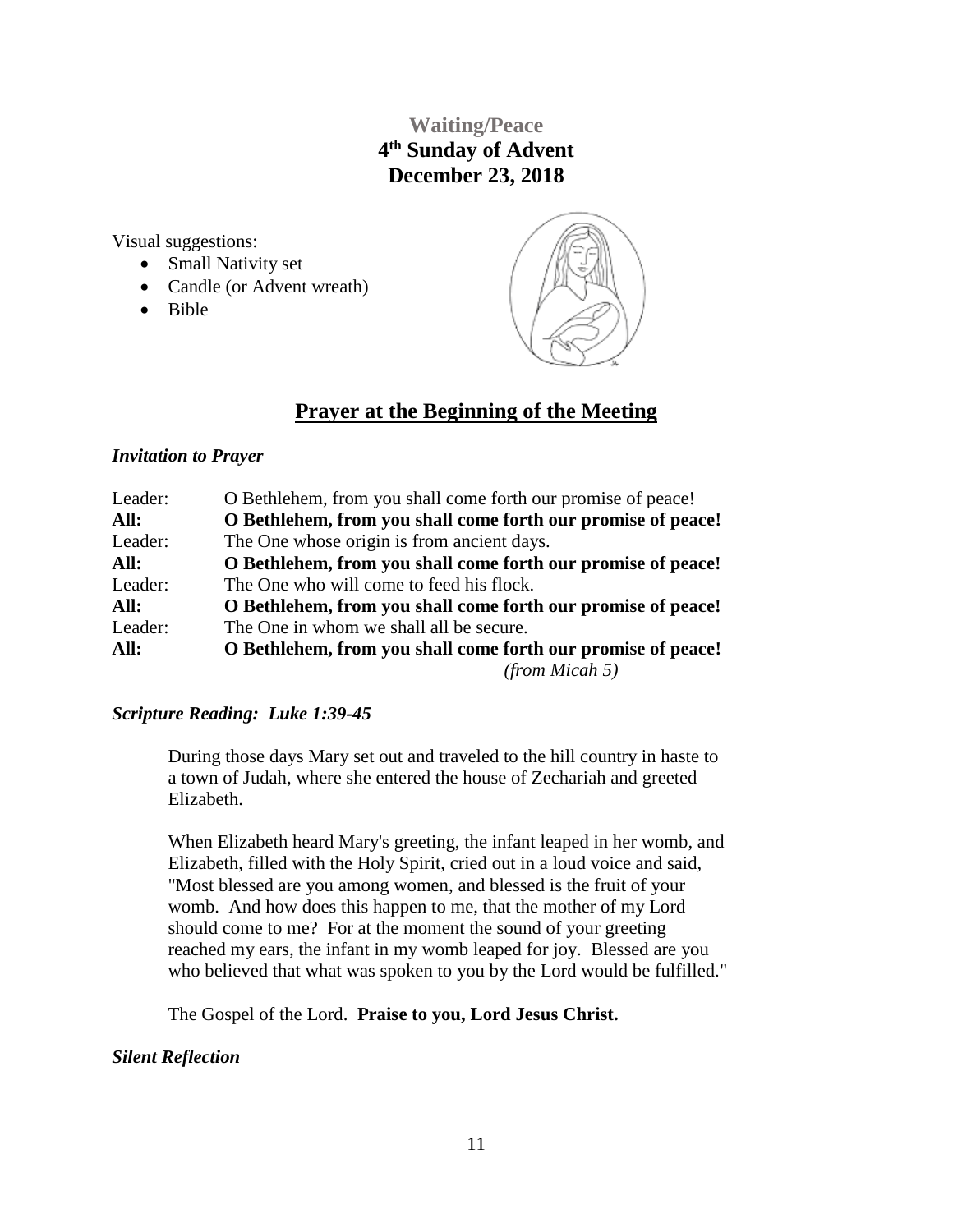*Questions for Faith Sharing (choose one or two for faith sharing)*

- *1. What do I find myself longing for and waiting for at this time?*
- *2. As a parish, what are we longing for and waiting for?*
- *3. As we meet tonight, how are we aware of cooperating in God's life giving plan for God's people?*

As we continue our meeting, may we listen to the voice of the Lord with joy and anticipation.

## **Prayer at the Conclusion of the Meeting**

#### *Intercessory Prayers*

- Leader: In confidence we now offer God our prayers and our needs. We pray for those in our community who feel estranged from God or from our parish community and who feel unable to join us in our liturgies at this time as we wait for the birth of our Savior. We pray to the Lord… **All: Lord, hear our prayer.** Leader: Please offer any other needs so that we may pray for them... (When all who choose are finished offering prayers) For these prayers and all those we hold deep in our hearts…
- **All: Lord, hear our prayer.**

#### *Closing Prayer*

**All: Lord our God, creator of dreams and author of peace, be with our community of faith as we patiently await the birth of your Son, Jesus. May our time of waiting be one of compassion to those in need as we prepare our hearts for your wonderful gift. We make our prayer in Jesus' name. Amen.**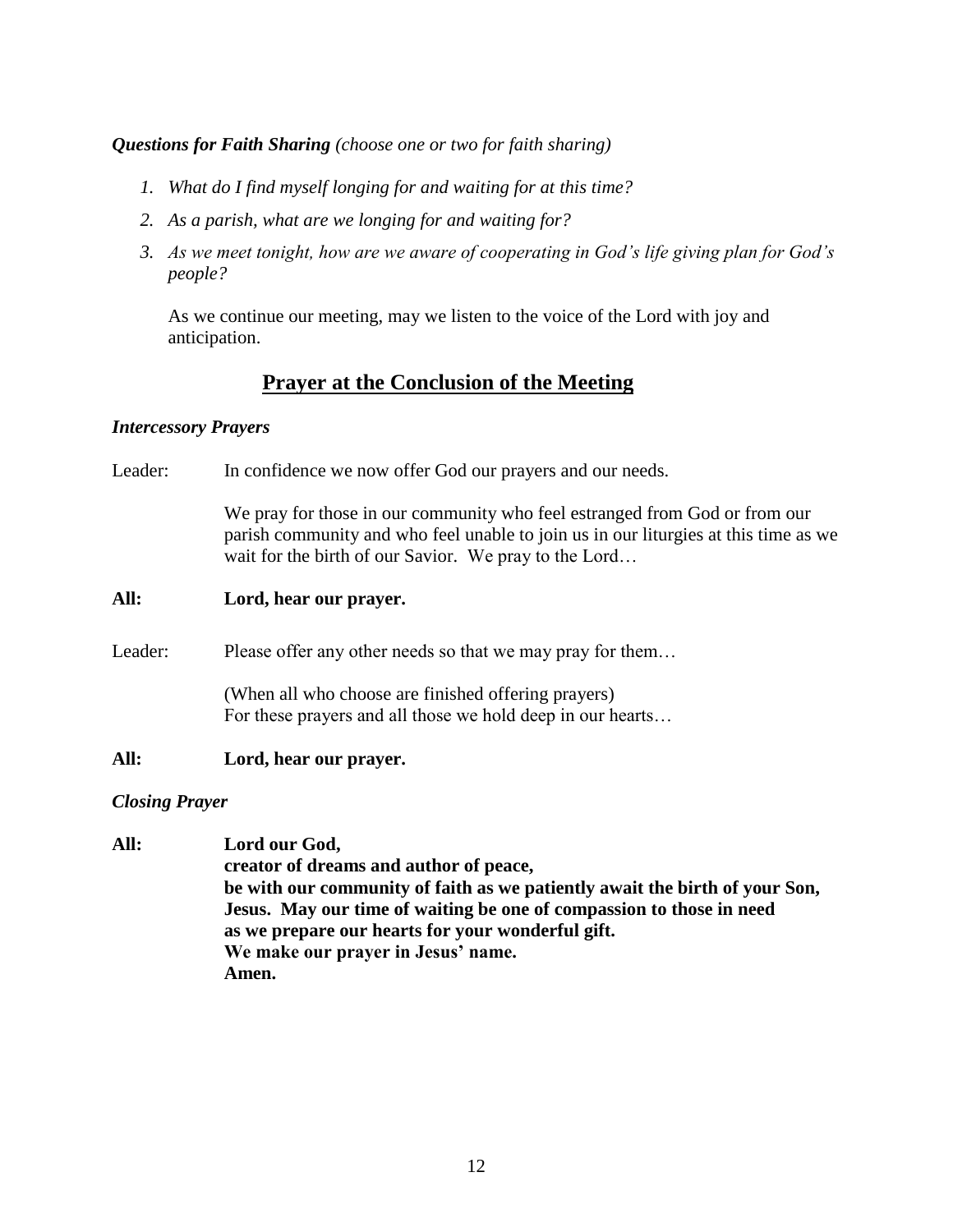## **Following the Light of Christ Epiphany January 6, 2019**

## **Prayer at the Beginning of the Meeting**

(You may want to invite the group to sing "We Three Kings" or simply listen to a good recording of it.)

#### *Invitation to Prayer*

| Leader: | God of all peoples,                                                      |
|---------|--------------------------------------------------------------------------|
|         | You announced the mystery of your Son's incarnation                      |
|         | through the light of a star visible to all whose hearts searched for it. |
|         | Let that star shine brightly in our own time                             |
|         | so that we might focus our hearts and lives                              |
|         | upon him who is the Light of the World.                                  |
|         | We ask this through the One                                              |
|         | who willingly joined his divinity to our humanity.                       |

#### **All: Amen**

#### *Scripture Reading: Isaiah 60:1-6*

Rise up in splendor! Your light has come, the glory of the Lord shines upon you.

See, darkness covers the earth, and thick clouds cover the peoples;

but upon you the Lord shines, and over you appears his glory.

Nations shall walk by your light, and kings by your shining radiance.

Raise your eyes and look about; they all gather and come to you: your sons come from afar, and your daughters in the arms of their nurses.

Then you shall be radiant at what you see, your heart shall throb and overflow, for the riches of the sea shall be emptied out before you,

the wealth of nations shall be brought to you.

Caravans of camels shall fill you, dromedaries from Midian and Ephah; all from Sheba shall come bearing gold and frankincense, and proclaiming the praises of the Lord.

The Word of the Lord. **Thanks be to God.**

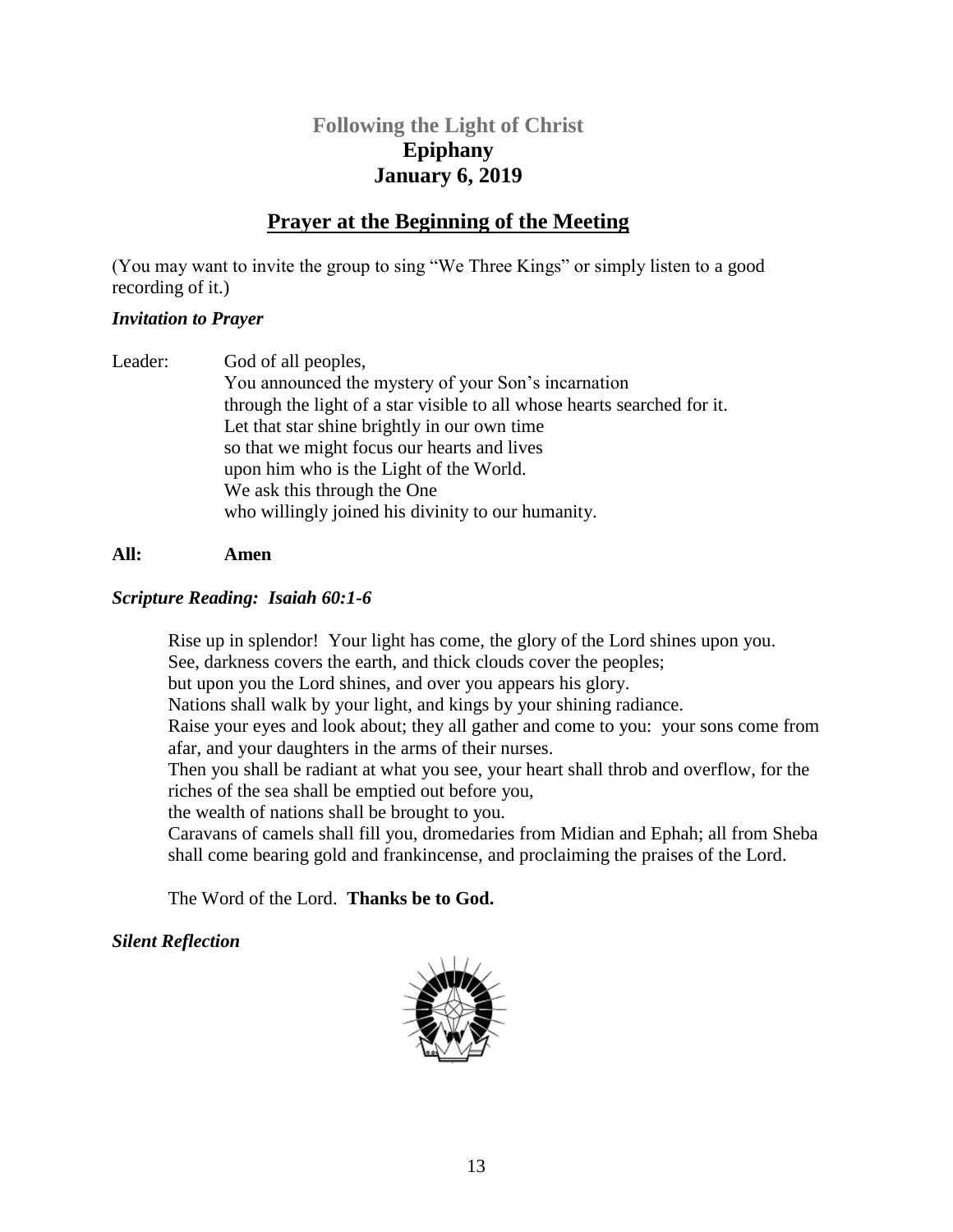*Questions for Faith Sharing (choose one or two for faith sharing)*

- *1. How have you experienced the light of Christ during this Christmas season within your home and in our parish?*
- *2. Who are the Magi who have led you/us to follow the light of Christ in your/our life?*
- *3. What are some of the distractions that can divert you/us along the way from following Christ, our Light?*
- *4. What are some ways you think we can continue to focus attention (personally and in our parish) on Christ?*

As we continue our meeting, let us remember that Christ is our light.

## **Prayer at the Conclusion of the Meeting**

#### *Intercessory Prayers*

Leader: In confidence we now offer God our prayers and our needs.

That the church may always have the courage to spread the light of Christ to the nations, we pray:

#### **All: Lord, our light, hear our prayer.**

*(The leader may add prayers that address the subjects/concerns dealt with in this evening's meeting.)*

Leader: Please offer any other needs so that we may pray for them...

(When all who choose are finished offering prayers) For these prayers and all those we hold deep in our hearts…

**All: Lord, our light, hear our prayer.**

#### *Closing Prayer*

**All: God of the nations, let your light shine upon your people. Guide the hearts of all peoples to turn to you so that all nations may truly walk by your light and bring about justice and peace on this earth to your radiant glory. We ask this in the name of the One who is our Light and our Hope. Amen.**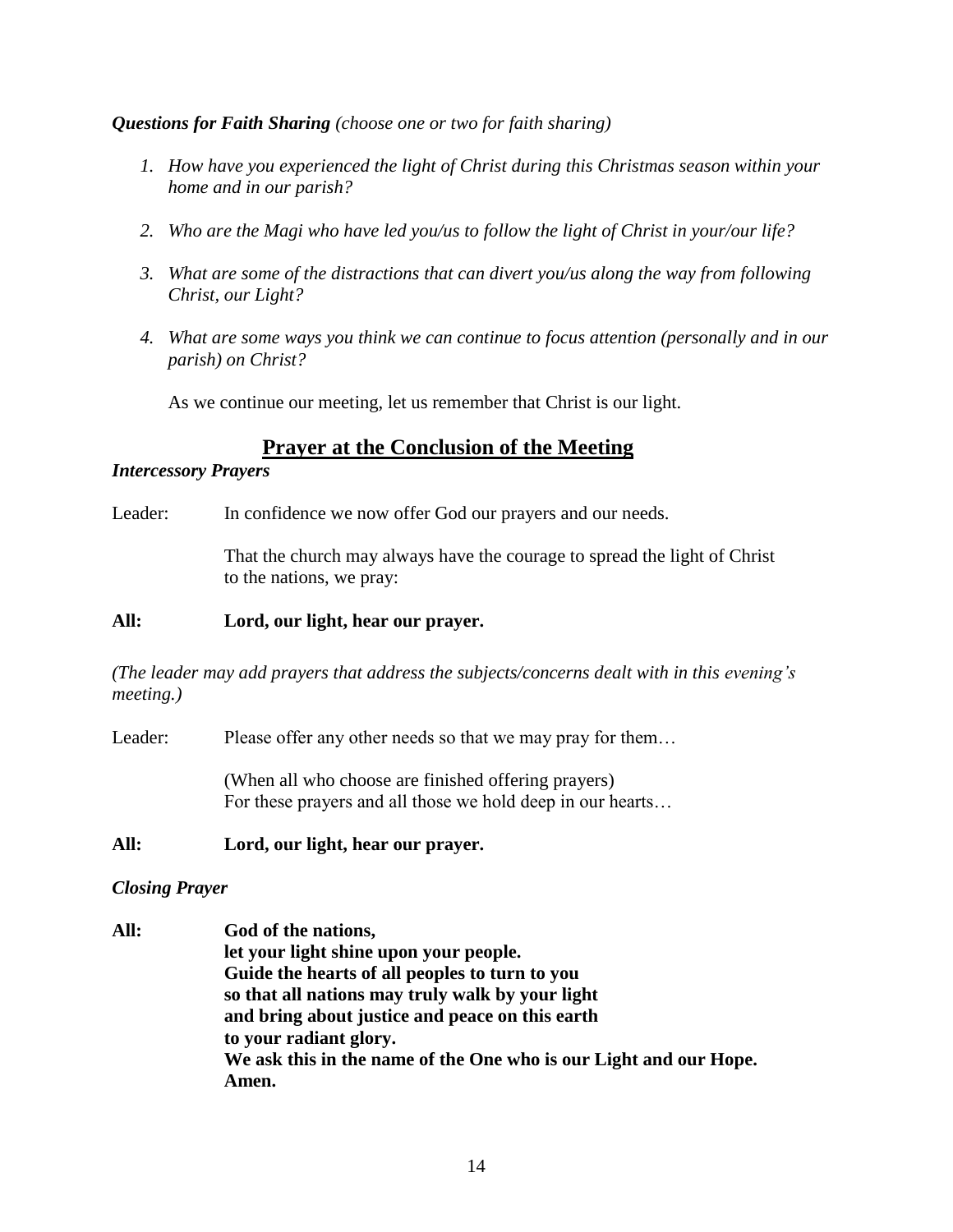## **Baptism and Discipleship Baptism of the Lord January 13, 2019**

## **Prayer at the Beginning of the Meeting**

#### *Invitation to Prayer*

Leader: Praise to you, God our Creator. **All: Jesus, our Savior. Holy Spirit, the Giver of Life.** Leader: May we listen to your Word and follow your path.

#### *Scripture Reading: Luke 3:15-16, 21-22*

The people were filled with expectation, and all were asking in their hearts whether John might be the Christ. John answered them all, saying, "I am baptizing you with water, but one mightier than I is coming. I am not worthy to loosen the thongs of his sandals. He will baptize you with the Holy Spirit and fire."

After all the people had been baptized and Jesus also had been baptized and was praying, heaven was opened and the Holy Spirit descended upon him in bodily form like a dove. And a voice came from heaven, "You are my beloved Son; with you I am well pleased."

The Gospel of the Lord. **Praise to you, Lord Jesus Christ.**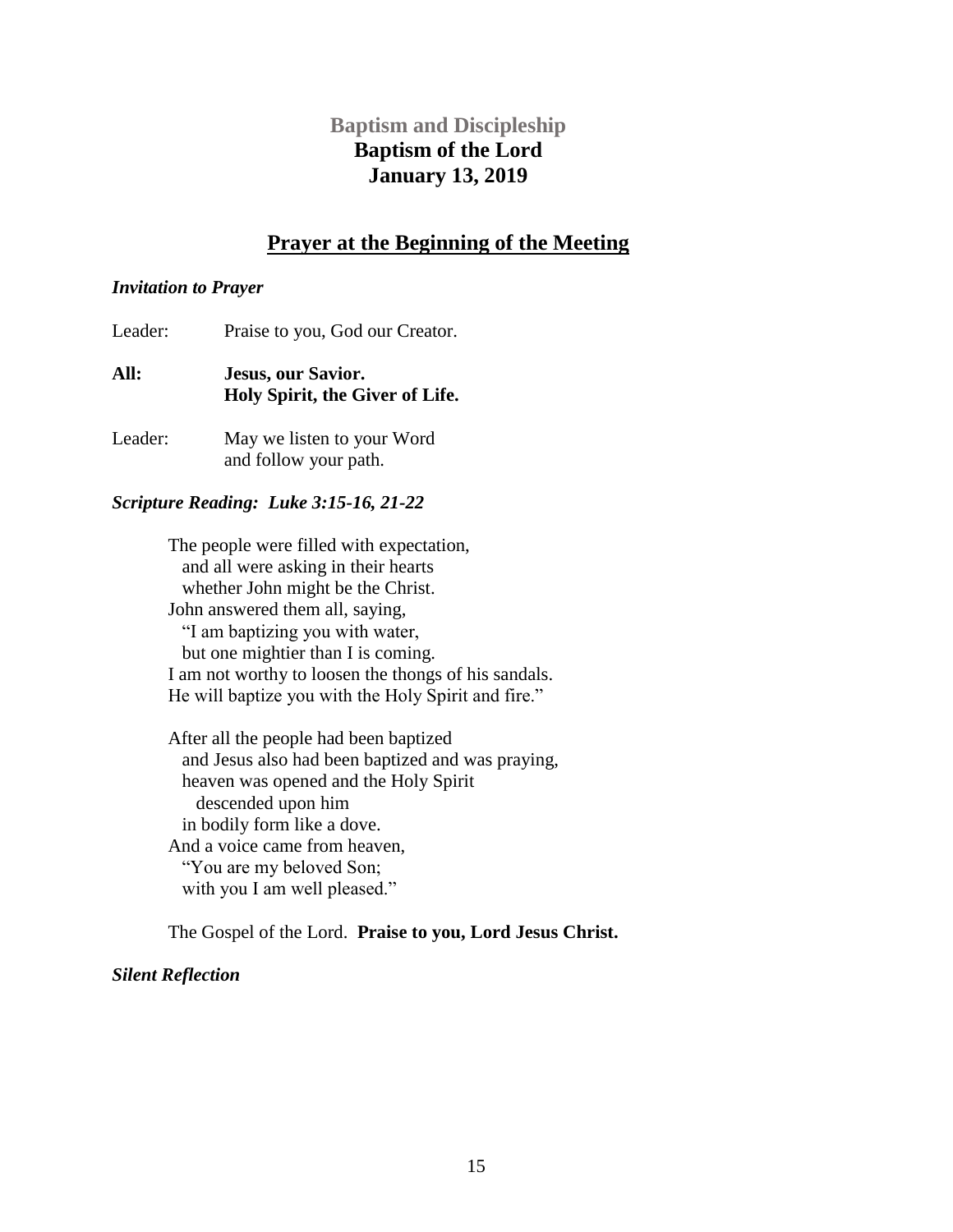#### *Questions for Faith Sharing (choose one or two for faith sharing)*

- *1. What do you know or remember from your own baptism? What expectations filled that day?*
- *2. How is your life different today because of your baptism?*
- *3. What are the future directions being considered for our parish with which God might be "well pleased"?*

As we continue our meeting, might we remember that Pastoral Council is one of the ways we can live our Baptismal call, and we need to support those in the parish who are living theirs.

## **Prayer at the Conclusion of the Meeting**

#### *Intercessory Prayers*

|                 | (When all who choose are finished offering prayers)<br>For these prayers and all those we hold deep in our hearts |
|-----------------|-------------------------------------------------------------------------------------------------------------------|
| All:<br>Leader: | Gracious God, hear our prayer.<br>Please offer any other needs so that we may pray for them                       |
|                 | That we might point others toward Christ just as John the Baptist did,<br>we pray.                                |
| Leader:         | In confidence and trust we now offer God our prayers and our needs.                                               |

#### *Closing Prayer*

**All: Loving God, you call us to be signs of your presence in our world. May our actions serve you and others with love and compassion. We ask this through Christ our Lord. Amen.**

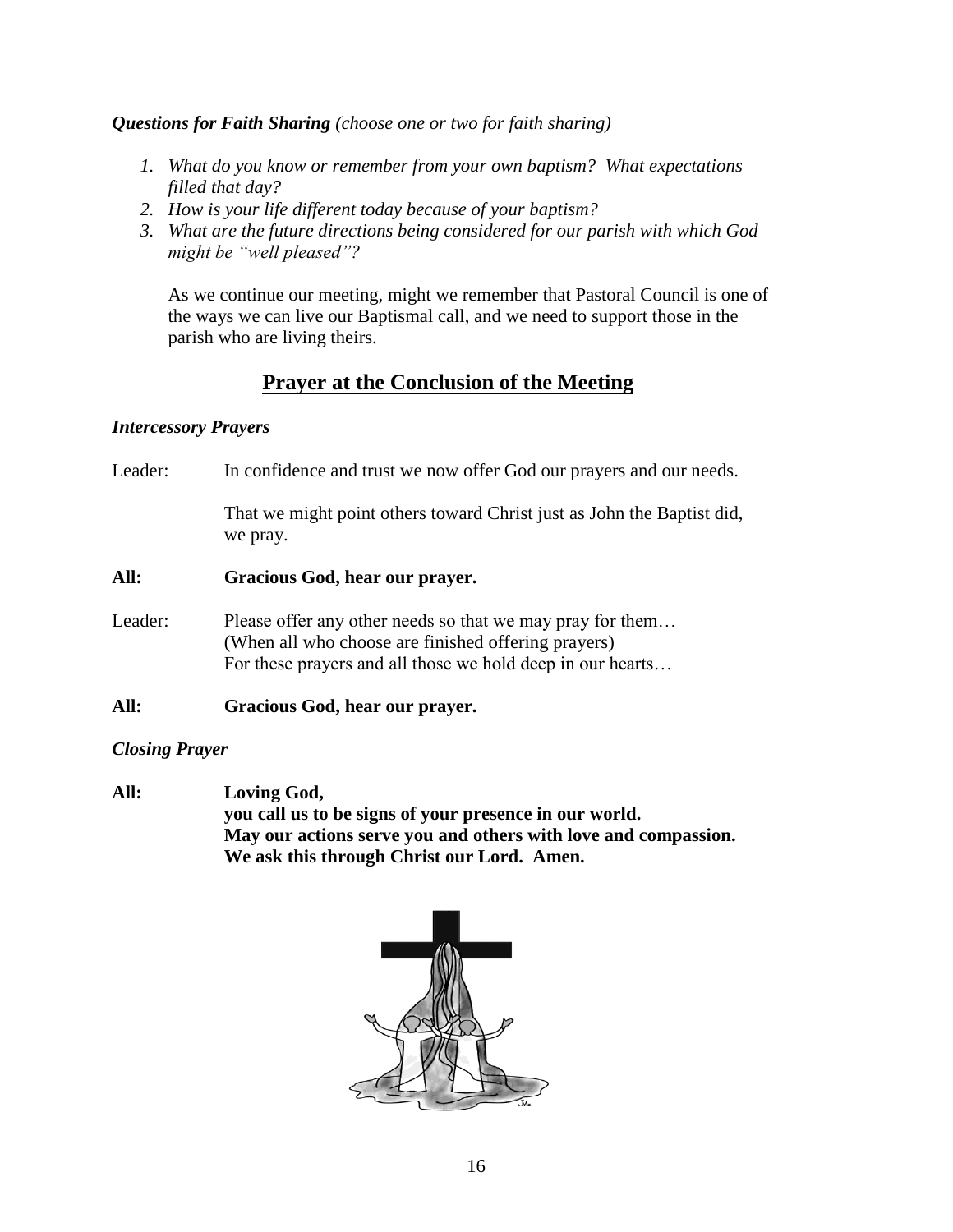## **An Abundance of Spiritual Gifts within the Community 2 nd Sunday in Ordinary Time January 20, 2019**

## **Prayer at the Beginning of the Meeting**

#### *Invitation to Prayer*

| Leader: | God our Creator,                                 |
|---------|--------------------------------------------------|
|         | we proclaim your marvelous deeds.                |
| All:    | <b>Jesus our Savior,</b>                         |
|         | we bless your name.                              |
| Leader: | Holy Spirit, the giver of life,                  |
|         | we respond to your presence among and within us. |

#### *Scripture Reading: 1 Corinthians 12:4-11*

Brothers and sisters: There are different kinds of spiritual gifts but the same Spirit; there are different forms of service but the same Lord; there are different workings but the same God who produces all of them in everyone. To each individual the manifestation of the Spirit is given for some benefit. To one is given through the Spirit the expression of wisdom; to another, the expression of knowledge according to the same Spirit; to another, faith by the same Spirit; to another, gifts of healing by the one Spirit; to another, mighty deeds; to another, prophecy; to another, discernment of spirits; to another, varieties of tongues; to another, interpretation of tongues. But one and the same Spirit produces all of these distributing them individually to each person as he wishes.

The Word of the Lord. **Thanks be to God.**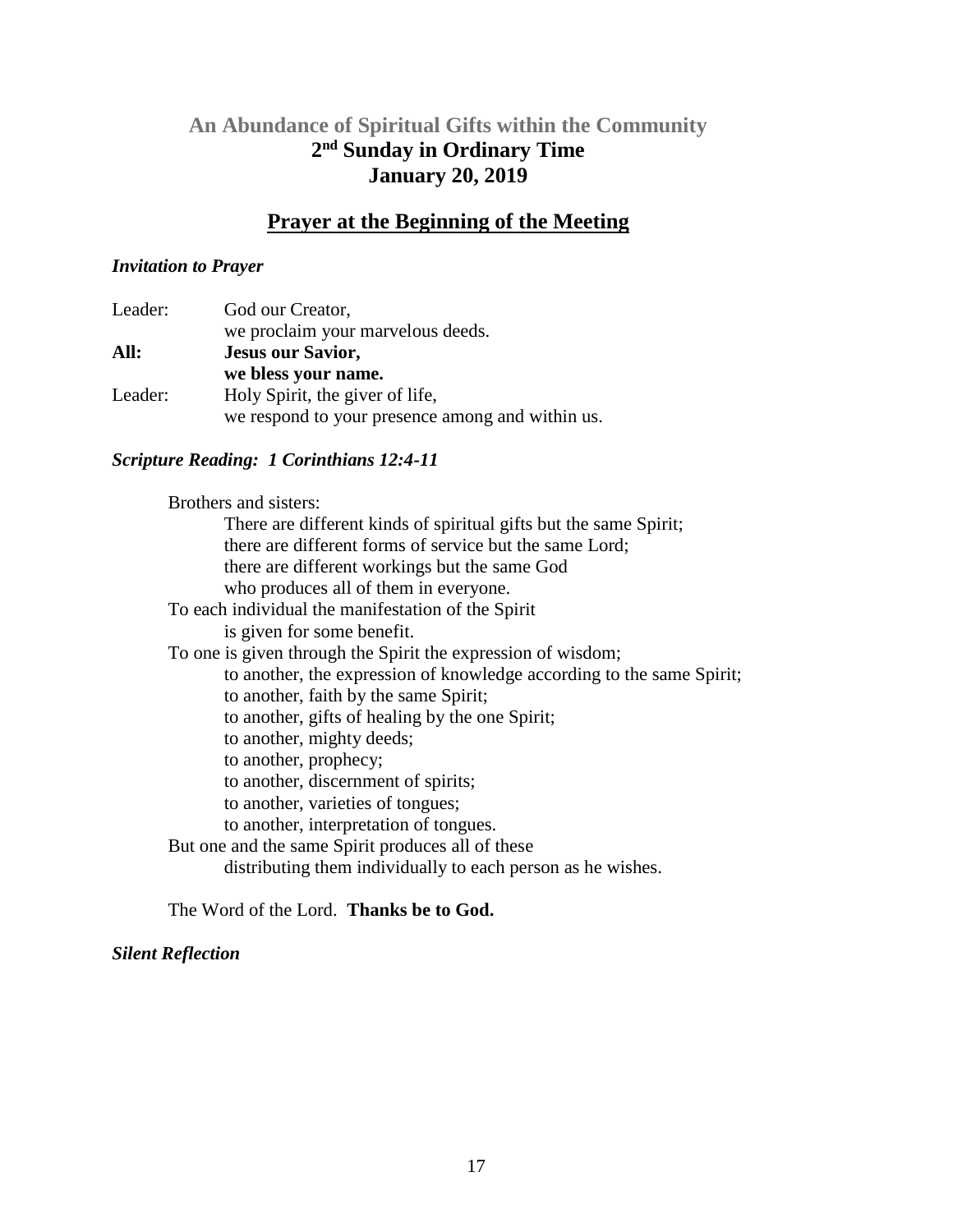#### *Discussion Starter for Faith Sharing*

*We are all parts of the Body of Christ and essential to building up Christ's Church. Pass a Bible around to each person in turn. All pastoral council members are invited to share aloud a spiritual gift they recognize in the person holding the bible.* 

As we continue our meeting, might we realize that different members of our council have different spiritual gifts, and allow each person to use these gifts to serve the parish.

## **Prayer at the Conclusion of the Meeting**

#### *Intercessory Prayers*

| Leader: | In confidence we now offer God our prayers and our needs.                                                                             |
|---------|---------------------------------------------------------------------------------------------------------------------------------------|
|         | That, as leaders in our community, we may recognize, encourage and<br>affirm the spiritual gifts of all of our parishioners, we pray: |
| All:    | Lord, hear our prayer.                                                                                                                |
| Leader: | Please offer any other needs so that we may pray for them                                                                             |
|         | (When all who choose are finished offering prayers)<br>For these prayers and all those we hold deep in our hearts                     |
| A 11.   | Lord hoor our nrover                                                                                                                  |

#### **All: Lord, hear our prayer.**

#### *Closing Prayer*

**All: Gracious God, may we always recognize the abundant ways you have gifted us so that this, your community, may carry out your mission to the poor, prisoners, the hungry, the broken-hearted and all in need of our love and care. We ask this in the name of Jesus our brother. Amen.**

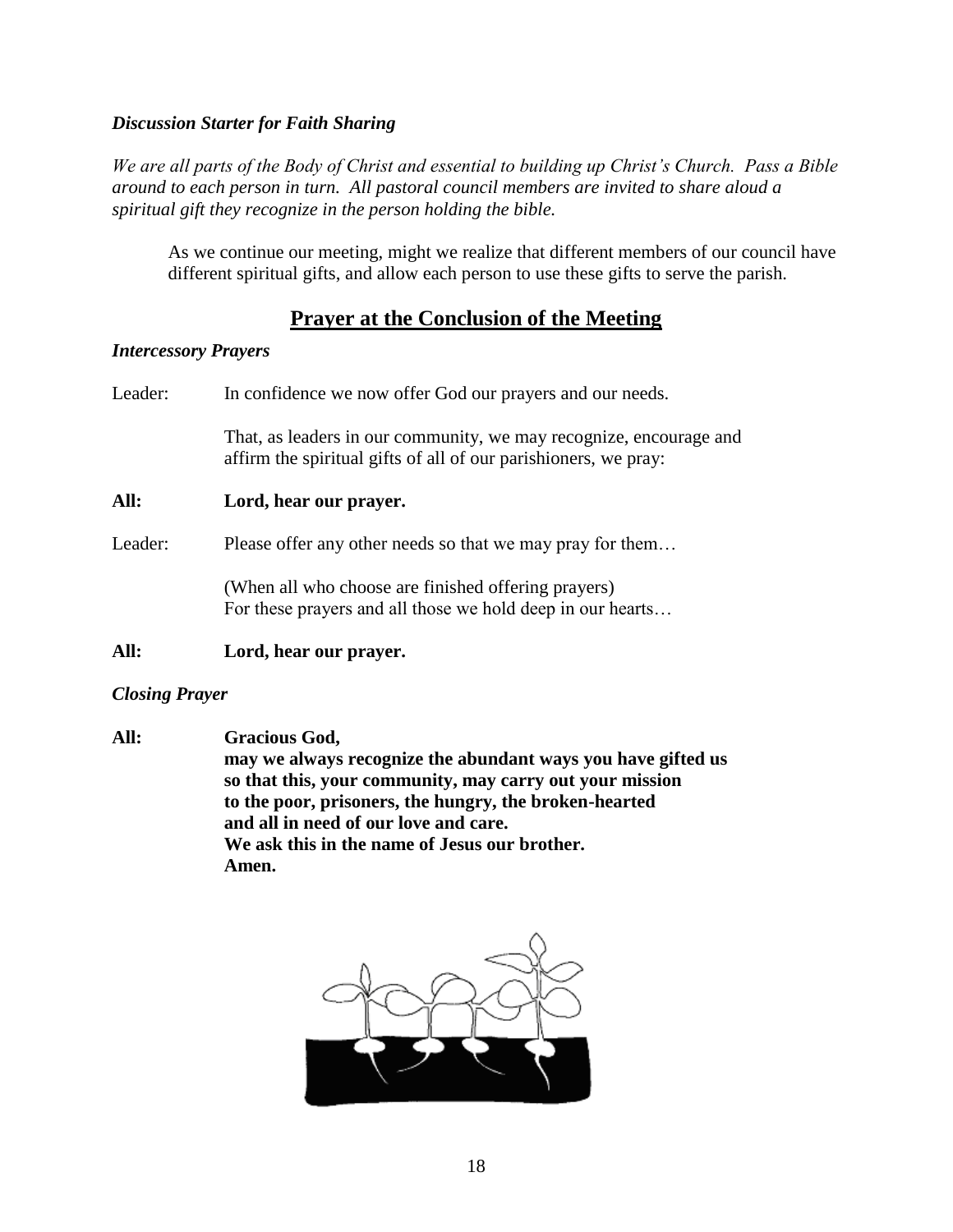## **Jesus' Mission and our Mission 3 rd Sunday in Ordinary Time January 27, 2019**

## **Prayer at the Beginning of the Meeting**

#### *Invitation to Prayer*

| Leader: | Merciful God, you call us to share in the life of Christ, |
|---------|-----------------------------------------------------------|
|         | you fill us with the power of your Spirit.                |

#### **All: Open our hearts that we may worthily and fittingly proclaim your Holy Word.**

#### *Scripture Reading: Luke 4: 14-21*

Then Jesus, filled with the power of the Spirit, returned to Galilee, and a report about him spread through all the surrounding country. He began to teach in their synagogues and was praised by everyone. When he came to Nazareth, where he had been brought up, he went to the synagogue on the Sabbath day, as was his custom. He stood up to read, and the scroll of the prophet Isaiah was given to him. He unrolled the scroll and found the place where it was written:

- "The Spirit of the Lord is upon me, because he has anointed me to bring good news to the poor.
- He has sent me to proclaim release to the captives and recovery of sight to the blind,
- to let the oppressed go free, to proclaim the year of the Lord's favor."

And he rolled up the scroll, gave it back to the attendant, and sat down. The eyes of all in the synagogue were fixed on him. He said to them, "Today this scripture has been fulfilled in your hearing."

The Gospel of the Lord. **Praise to you, Lord Jesus Christ.**

#### *Silent Reflection*

#### *Questions for Faith Sharing (choose one or two for faith sharing)*

- *1. In this passage Jesus proclaims his mission. What is the mission of those who are followers of Jesus?*
- *2. Is there a particular phrase of Jesus' mission statement that especially speaks to you?*
- *3. In what ways do you feel led to move this proclamation into action?*

As we continue our meeting, may the mission of the Church be the focus of what we do.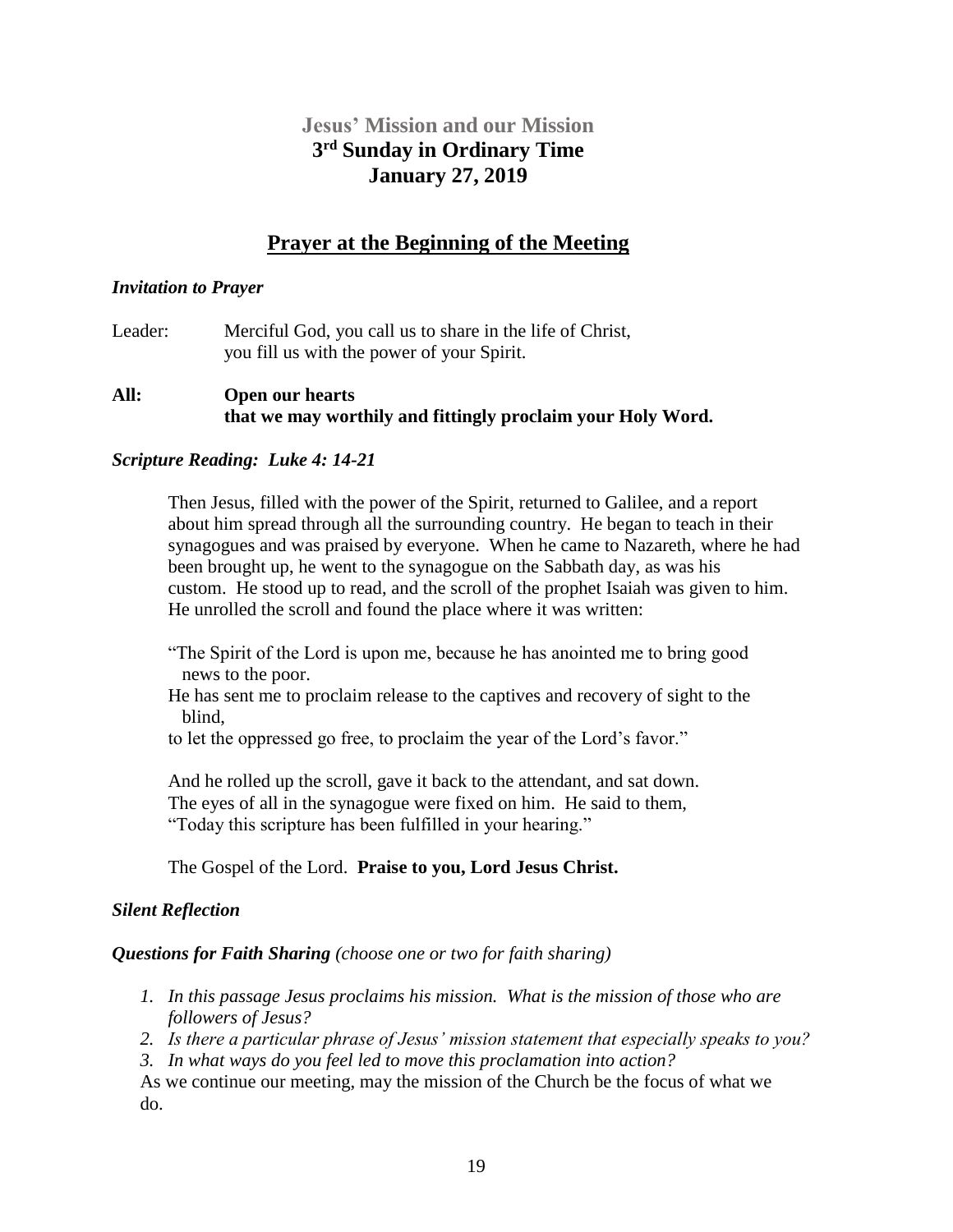## **Prayer at the Conclusion of the Meeting**

## *Intercessory Prayers*

| Leader: | With confidence that our God will lead us to fulfillment,<br>let us offer our prayers now. |
|---------|--------------------------------------------------------------------------------------------|
| All:    | Lord God, release us from all that bars us from our life in you.<br>Lord, hear our prayer  |
| Leader: | For what else shall we pray<br>(When all who choose are finished voicing prayers)          |
| All:    | For these prayers and all those we hold deep in our hearts<br>Lord, hear our prayer        |

## *Closing Prayer*

| Leader: | God our Father,<br>you have born us into a world filled with your grace<br>and made us to live out your tender caring.<br>Strengthen us with your spirit.                                                                                                                  |
|---------|----------------------------------------------------------------------------------------------------------------------------------------------------------------------------------------------------------------------------------------------------------------------------|
| Women:  | Jesus Christ, our Brother and Friend,<br>born into our struggles<br>you lived and died that we might know the good news of our redemption.<br>Teach us how to care for one another.                                                                                        |
| Men:    | Holy Spirit, Giver of Life,<br>you are our confirmation as we journey together into wholeness.<br>You give us the power to pray:                                                                                                                                           |
| All:    | The Spirit of the Lord is upon us,<br>because God has anointed us to bring good news to the poor.<br>God has sent us to proclaim release to the captives<br>and recovery of sight to the blind, to let the oppressed go free,<br>to proclaim the year of the Lord's favor. |
|         | All glory and praise be yours, O God.<br>Amen.                                                                                                                                                                                                                             |
|         |                                                                                                                                                                                                                                                                            |

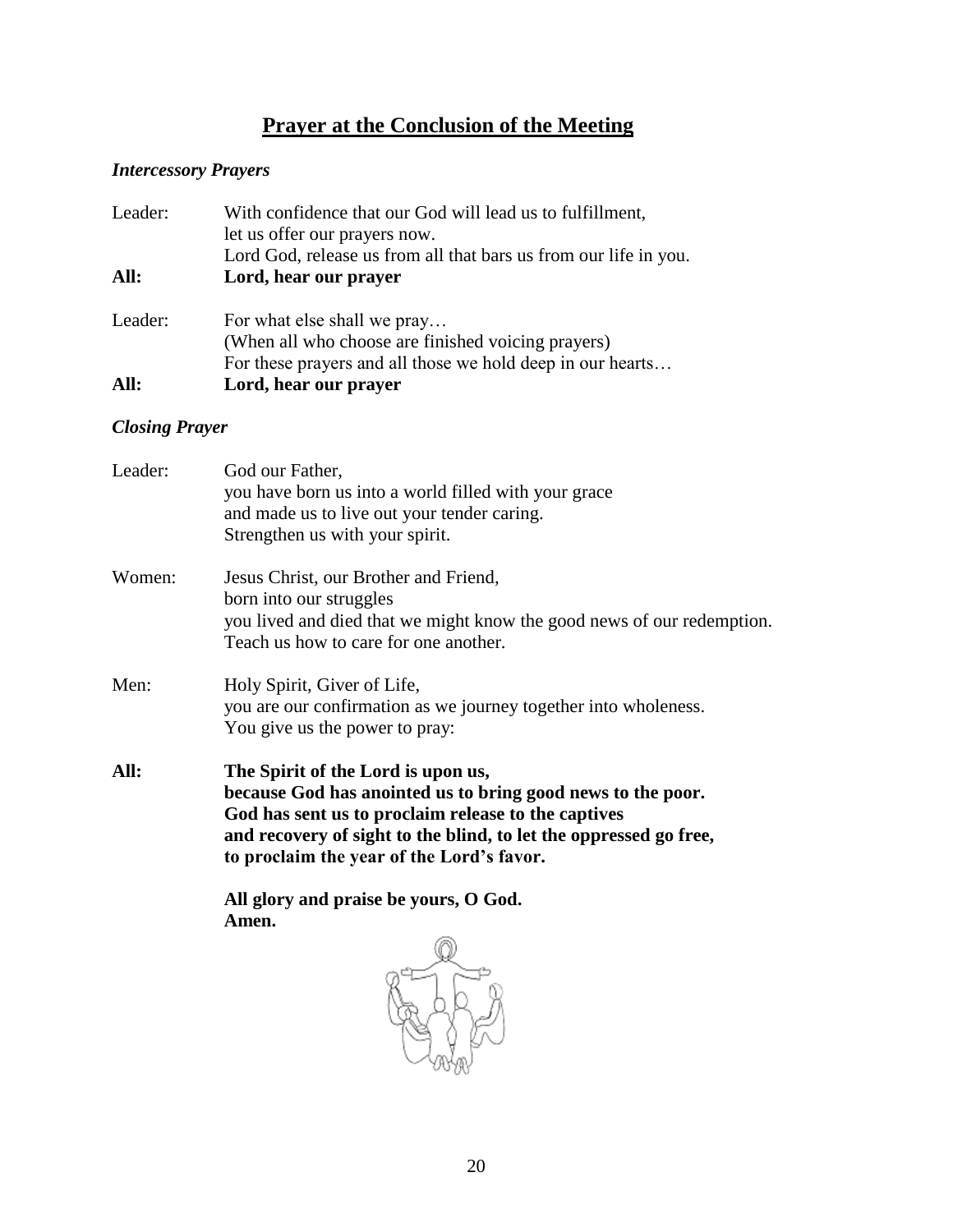

 **Faith, Hope and Love 4 th Sunday in Ordinary Time February 3, 2019**

## **Prayer at the Beginning of the Meeting**

#### *Invitation to Prayer*

Leader: Lord God, you bestow all good things upon us. Help us to use your gifts wisely and fruitfully. May we be always mindful of each other's Godgiven gifts, respect them and encourage them.

**All: Amen.**

#### *Scripture Reading: 1 Corinthians 12:31-13:13*

Strive eagerly for the greatest spiritual gifts. But I shall show you a still more excellent way. If I speak in human and angelic tongues but do not have love, I am a resounding gong or a clashing cymbal. And if I have the gift of prophecy and comprehend all mysteries and all knowledge; if I have all faith so as to move mountains but do not have love, I am nothing. If I give away everything I own, and if I hand my body over so that I may boast but do not have love, I gain nothing.

Love is patient, love is kind. It is not jealous, love is not pompous, it is not inflated, it is not rude, it does not seek its own interests, it is not quicktempered, it does not brood over injury, it does not rejoice over wrongdoing but rejoices with the truth. It bears all things, believes all things, hopes all things, endures all things. Love never fails. If there are prophecies, they will be brought to nothing; if tongues, they will cease; if knowledge, it will be brought to nothing. For we know partially and we prophesy partially, but when the perfect comes, the partial will pass away.

When I was a child, I used to talk as a child, think as a child, reason as a child; when I became a man, I put aside childish things. At present we see indistinctly, as in a mirror, but then face to face. At present I know partially; then I shall know fully, as I am fully known. So faith, hope, love remain, these three; but the greatest of these is love.

The Word of the Lord. **Thanks be to God.**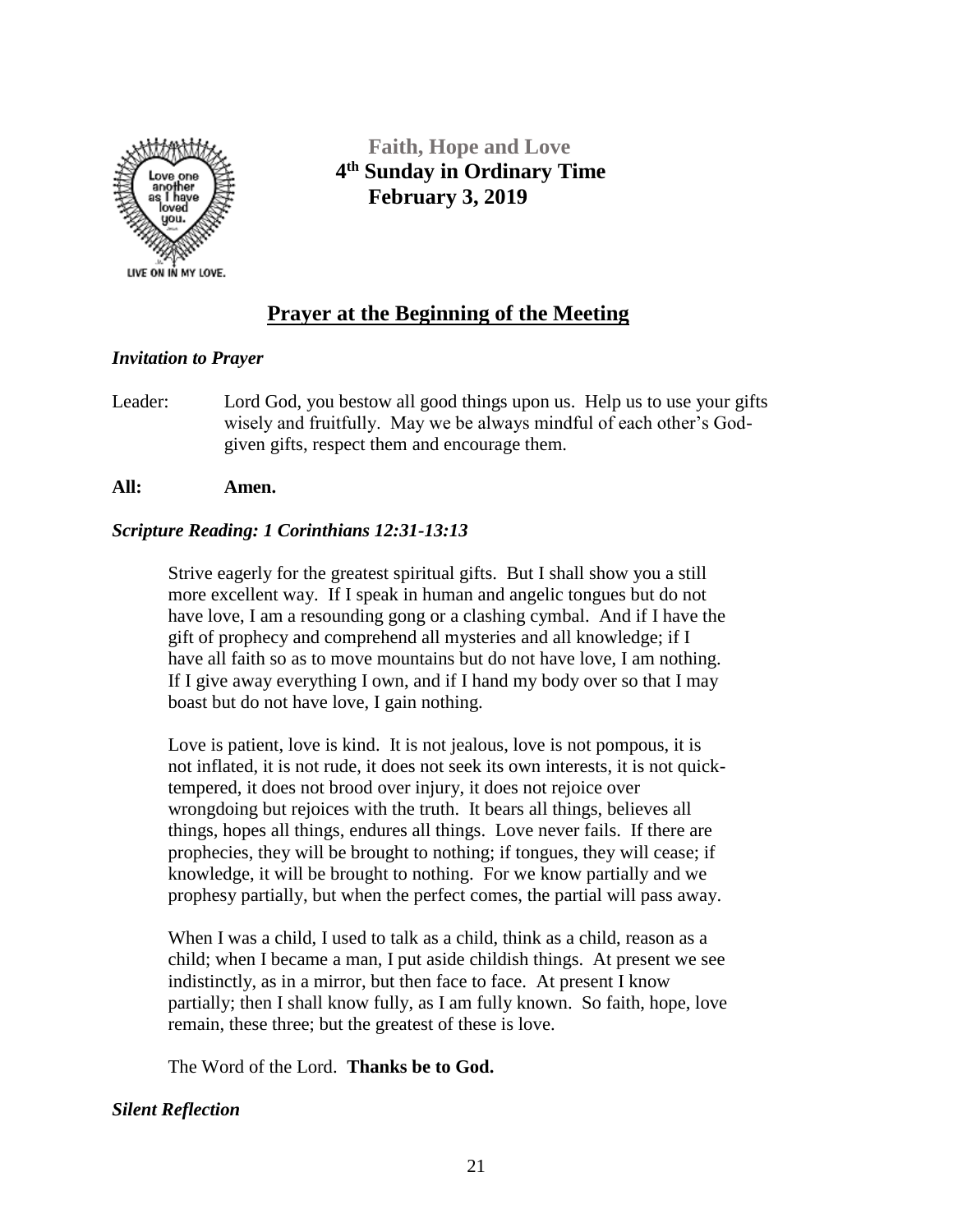#### *Questions for Faith Sharing (choose one or two for faith sharing)*

- *1. What is the hope of this council for our community?*
- *2. How do we express our faith in Christ's love for us?*
- *3. How can this council be an example of faith, hope and love as it considers the future of the community?*

```
As we continue our meeting, might the Spirit inspire us in faith, hope, and love.
Prayer at the Conclusion of the Meeting
```
#### *Intercessory Prayers*

| Leader:               | In confidence we now offer God our prayers and our needs.<br>For an increase in faith as we go out into the world, we pray to the Lord. |
|-----------------------|-----------------------------------------------------------------------------------------------------------------------------------------|
| All:                  | Lord, hear our prayer.                                                                                                                  |
| Leader:               | For an increase in love as we walk among those in need of love, we pray<br>to the Lord.                                                 |
| All:                  | Lord, hear our prayer.                                                                                                                  |
| Leader:               | For an increase in hope as we encounter those who have lost hope, we<br>pray to the Lord.                                               |
| All:                  | Lord, hear our prayer.                                                                                                                  |
| Leader:               | Please offer any other needs so that we may pray for them                                                                               |
|                       | (When all who choose are finished offering prayers)<br>For these prayers and all those we hold deep in our hearts, we pray to the Lord. |
| All:                  | Lord, hear our prayer.                                                                                                                  |
| <b>Closing Prayer</b> |                                                                                                                                         |
| All:                  | Lord God, we place our prayers and needs before you.                                                                                    |

| AII: | Lord God, we place our prayers and needs before you.       |
|------|------------------------------------------------------------|
|      | Increase our steadfast love for you                        |
|      | and make us always aware of your loving presence among us. |
|      | We ask this through Christ our Lord. Amen                  |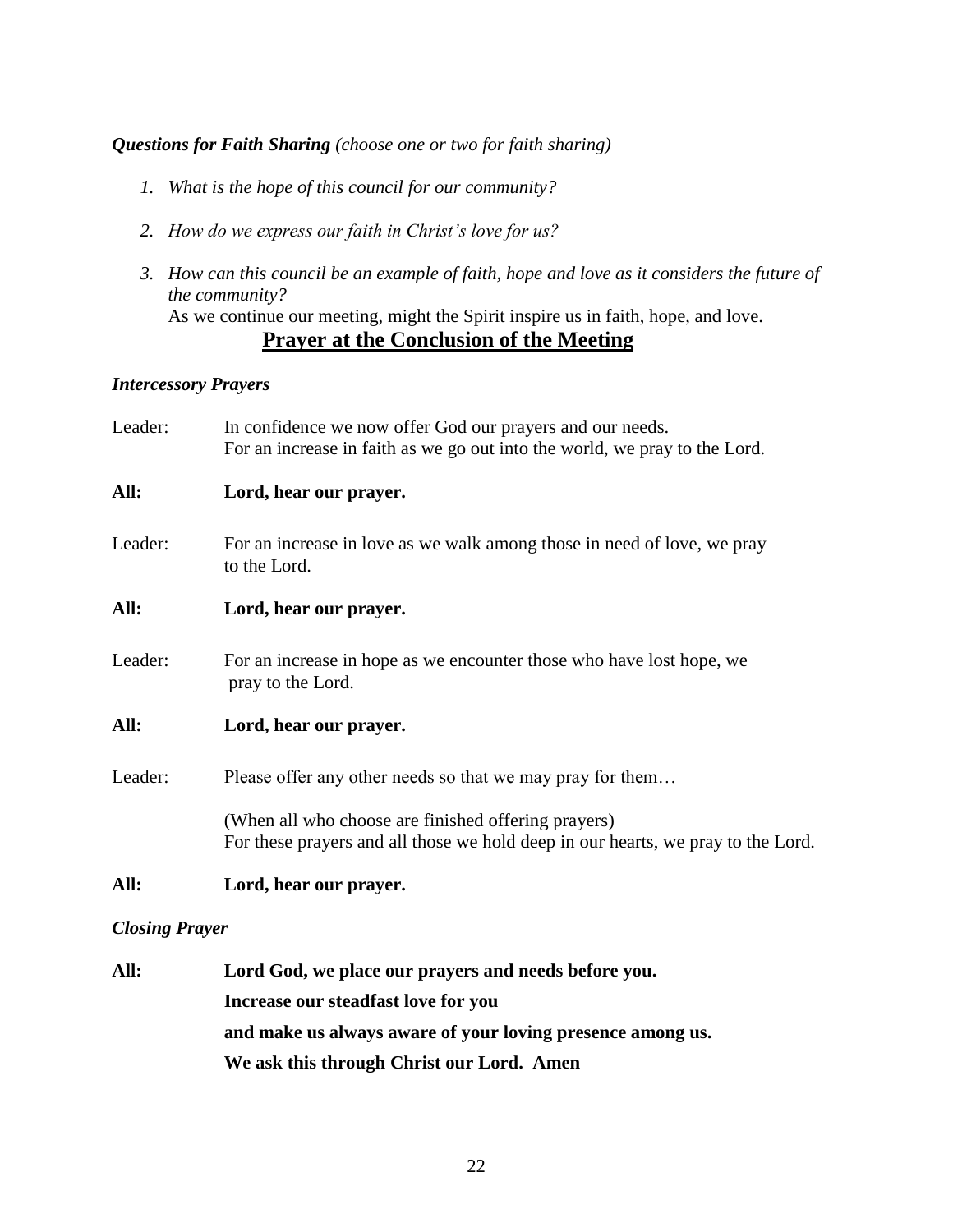## **God's Invitation, Taking Risks, Trusting in God 5 th Sunday in Ordinary Time February 10, 2019**

## **Prayer at the Beginning of the Meeting**

#### *Invitation to Prayer*

| Leader: | In the sight of the angels I will sing your praises, Lord.       |
|---------|------------------------------------------------------------------|
| All:    | In the sight of the angels I will sing your praises, Lord.       |
| Leader: | I will give thanks to you, O Lord, with all my heart.            |
| All:    | In the sight of the angels I will sing your praises, Lord.       |
| Leader: | I will worship at your holy temple and give thanks to your name. |
| All:    | In the sight of the angels I will sing your praises, Lord.       |
| Leader: | When I called, you answered me; you built up strength within me. |
| All:    | In the sight of the angels I will sing your praises, Lord.       |
|         | $(from$ Psalm 138)                                               |

#### *Scripture Reading: Luke 5:1-11*

While the crowd was pressing in on Jesus and listening to the word of God, he was standing by the Lake of Gennesaret. He saw two boats there alongside the lake; the fishermen had disembarked and were washing their nets. Getting into one of the boats, the one belonging to Simon, he asked him to put out a short distance from the shore. Then he sat down and taught the crowds from the boat.

After he had finished speaking, he said to Simon, "Put out into deep water and lower your nets for a catch." Simon said in reply, "Master, we have worked hard all night and have caught nothing, but at your command I will lower the nets." When they had done this, they caught a great number of fish and their nets were tearing. They signaled to their partners in the other boat to come to help them. They came and filled both boats so that the boats were in danger of sinking.

When Simon Peter saw this, he fell at the knees of Jesus and said, "Depart from me, Lord, for I am a sinful man." For astonishment at the catch of fish they had made seized him and all those with him, and likewise James and John, the sons of Zebedee, who were partners of Simon. Jesus said to Simon, "Do not be afraid; from now on you will be catching men." When they brought their boats to the shore, they left everything and followed him.

The Gospel of the Lord. **Praise to you, Lord Jesus Christ.**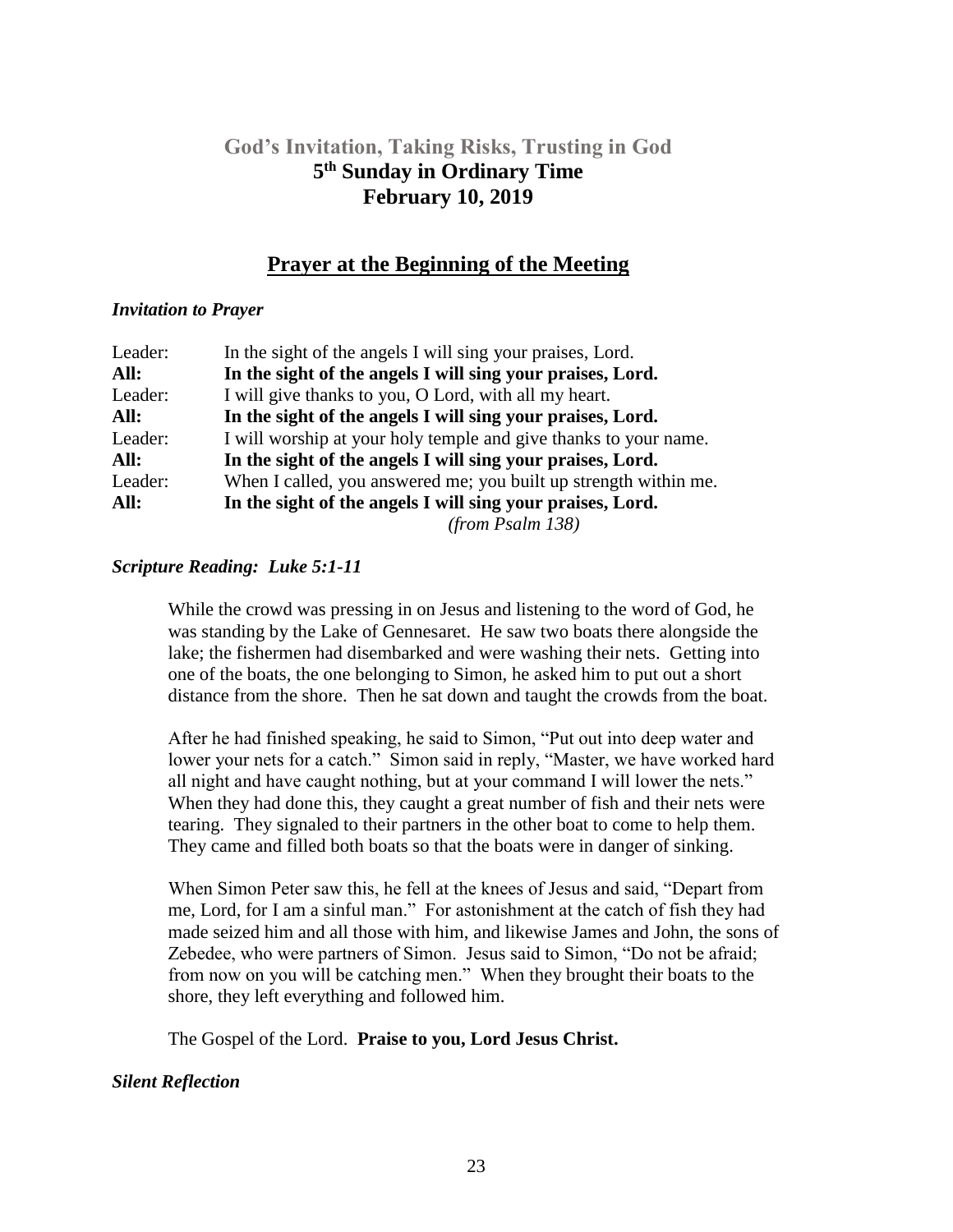#### *Questions for Faith Sharing*

- *1. "Put out into deep water and lower your nets for a catch." When has God called you to do something that seemed difficult, maybe even impossible? What was the result?*
- *2. When has our community been called to take a risk and trust in God's support? How are we being called to "put out into deep water" right now?*

As we continue our meeting, might we remember to trust God and know of God's support during difficult conversations.

## **Prayer at the Conclusion of the Meeting**

#### *Intercessory Prayers*

| Leader:               | In confidence we now offer God our prayers and our needs.                                                                                  |
|-----------------------|--------------------------------------------------------------------------------------------------------------------------------------------|
|                       | For those people in our lives who have invited us to follow Jesus and<br>served as our teachers and guides, we pray:                       |
| All:                  | Lord, hear our prayer.                                                                                                                     |
| Leader:               | Please offer any other needs so that we may pray for them                                                                                  |
|                       | (When all who choose are finished offering prayers)<br>For these prayers and all those we hold deep in our hearts, we pray to the<br>Lord. |
| All:                  | Lord, hear our prayer.                                                                                                                     |
| <b>Closing Prayer</b> |                                                                                                                                            |
| Leader:               | Put out into deep water and lower your nets for a catch.                                                                                   |
| All:                  | With your help, we will do as you ask.                                                                                                     |
|                       |                                                                                                                                            |

- Leader: Do not be afraid; from now on you will be catching men.
- **All: With your help, we will do as you ask. For you are our Lord and Savior. Amen.**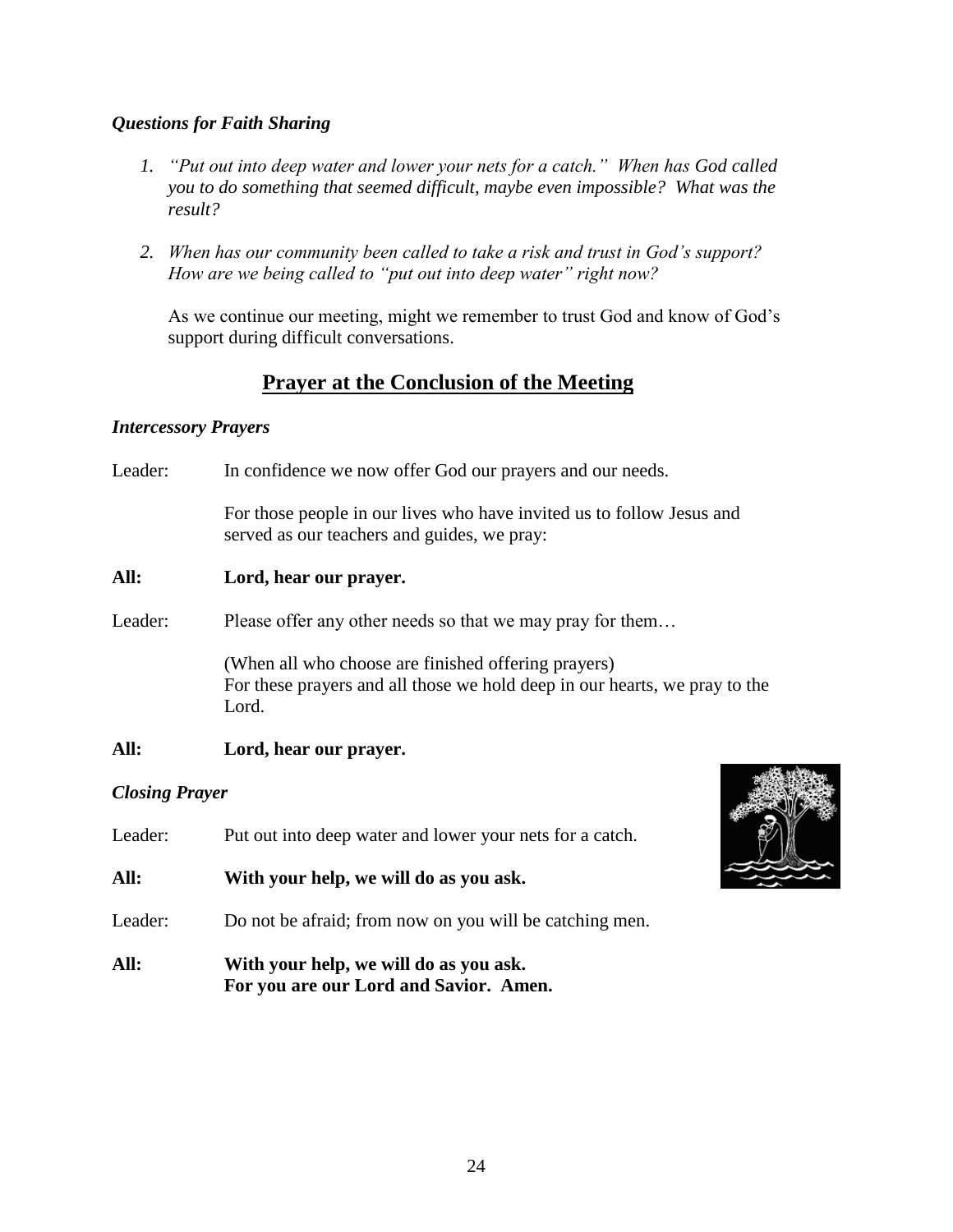## **Seeing as God Sees 6 th Sunday in Ordinary Time February 17, 2019**

## **Prayer at the Beginning of the Meeting**

#### *Invitation to Prayer*

Leader: Gracious God, you challenge our assumptions and expectations at every turn. Keep our minds and hearts open to your wisdom. Through your Spirit, help us to see as you do and let us see you in each person we meet, particularly those who are in need, rejected or outcast. We ask this, as we ask all things, in the name of your Son.

**All: Amen.**

*Scripture Reading: Luke 6:17, 20-26*



And he came down with them and stood on a stretch of level ground. A great crowd of his disciples and a large number of the people from all Judea and Jerusalem and the coastal region of Tyre and Sidon came to hear him and to be healed of their diseases; and even those who were tormented by unclean spirits were cured. Everyone in the crowd sought to touch him because power came forth from him and healed them all.

And raising his eyes toward his disciples he said: "Blessed are you who are poor, for the kingdom of God is yours. Blessed are you who are now hungry, for you will be satisfied. Blessed are you who are now weeping, for you will laugh. Blessed are you when people hate you, and when they exclude and insult you, and denounce your name as evil on account of the Son of Man. Rejoice and leap for joy on that day! Behold, your reward will be great in heaven. For their ancestors treated the prophets in the same way. But woe to you who are rich, for you have received your consolation. But woe to you who are filled now, for you will be hungry. Woe to you who laugh now, for you will grieve and weep. Woe to you when all speak well of you, for their ancestors treated the false prophets in this way."

The Gospel of the Lord. **Praise to you, Lord Jesus Christ.**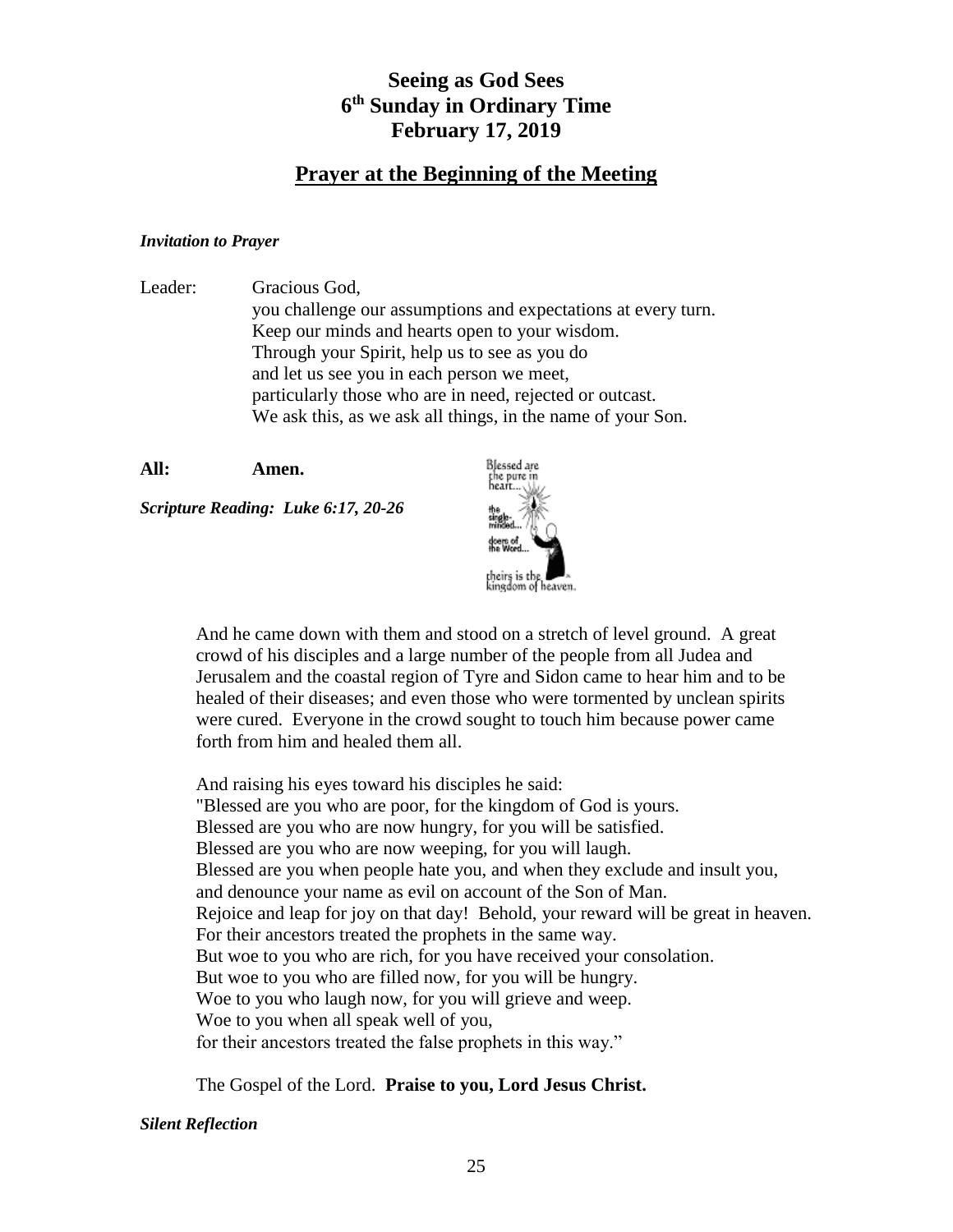- *1. In this Gospel, Jesus heals every person who comes to him. Are we a community that is welcoming and healing for all who come to us? How? How can we do this better?*
- *2. Do we see blessing in those who are poor, who are hungry in their bodies and their spirits, in those who mourn, in the rejected? How do we support these humans? How do we learn from them about God?*
- *3. What actions can this council take to heal wounds that have occurred in our community? What actions can we take to serve the poor and the hungry, to help those who mourn for the condition of the world as well as out of their own loss, for those who are more easily dealt with by excluding them?*
- *4. What warnings can we take from this Gospel passage that will guard our discussions this evening?*

As we continue our meeting, might we be inspired by Jesus' humble service as we work through our agenda.

## **Prayer at the Conclusion of the Meeting**

#### *Intercessory Prayers*

| Leader: | In confidence we now offer God our prayers and our needs.<br>For the leaders of the universal church, our diocese, our region, and our                                  |
|---------|-------------------------------------------------------------------------------------------------------------------------------------------------------------------------|
| All:    | parish:<br>May they always attend to the needs of the poorest, the weakest, the most<br>fragile among us, we pray:<br>Healing Lord, hear our prayer.                    |
|         | (The leader may add prayers that address the subjects/concerns dealt with<br>in this evening's meeting.)                                                                |
| Leader: | Please offer any other needs so that we may pray for them<br>(When all who choose are finished offering prayers)<br>Let us offer the prayer that our Lord has taught us |
| All:    | "Our Father"                                                                                                                                                            |

#### *Closing Prayer*

| Leader: | God of all consolation and goodness,                                    |
|---------|-------------------------------------------------------------------------|
|         | you have blessed us richly with our faith and with many material goods. |
|         | Rouse us from our complacency                                           |
|         | and help us to remember that all we have is a gift from you.            |
|         | Through your Holy Spirit,                                               |
|         | guide us that we might see the poor among us in all their many faces.   |
|         | In seeing them and caring for them, let us touch you.                   |
|         | We ask this through Jesus, our teacher and healer.                      |
| All:    | Amen.                                                                   |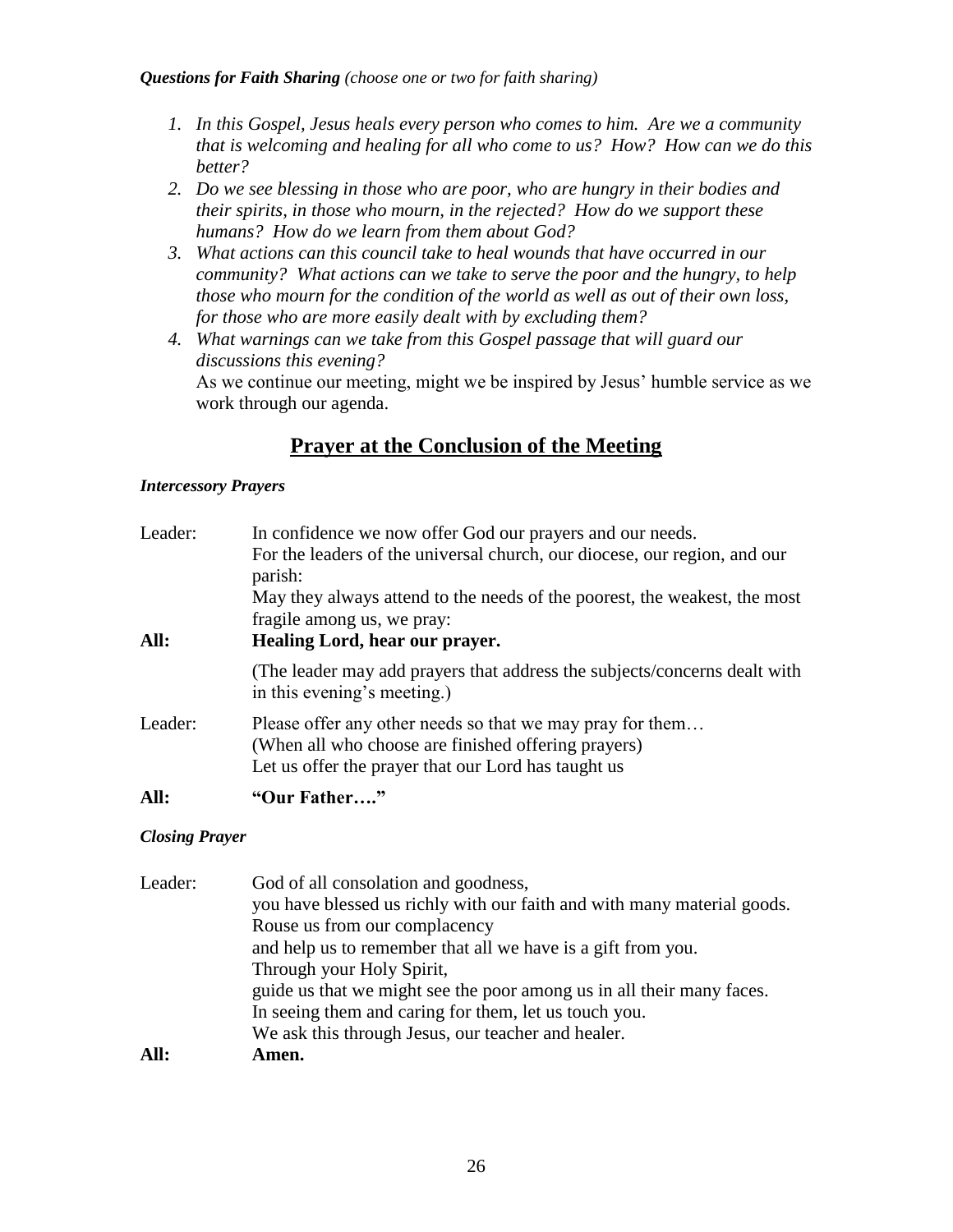## **Reflecting God's Mercy 7 th Sunday in Ordinary Time, Cycle C February 24, 2019**

## **Prayer at the Beginning of the Meeting**

#### *Invitation to Prayer*

Leader: Gracious God,

you give us examples of mercy, forgiveness, and gentleness. May we be patient, forgiving, and gentle with one another during our meeting tonight.

#### **All: Amen.**

#### *Scripture Reading: 1 Samuel 26:2, 7-9, 12-13, 22-23*

In those days, Saul went down to the desert of Ziph with three thousand picked men of Israel, to search for David in the desert of Ziph. So David and Abishai went among Saul's soldiers by night and found Saul lying asleep within the barricade, with his spear thrust into the ground at his head and Abner and his men sleeping around him.

Abishai whispered to David: "God has delivered your enemy into your grasp this day. Let me nail him to the ground with one thrust of the spear; I will not need a second thrust!" But David said to Abishai, "Do not harm him, for who can lay hands on the Lord's anointed and remain unpunished?" So David took the spear and the water jug from their place at Saul's head, and they got away without anyone's seeing or knowing or awakening. All remained asleep, because the Lord had put them into a deep slumber.

Going across to an opposite slope, David stood on a remote hilltop at a great distance from Abner, son of Ner, and the troops. He said: "Here is the king's spear. Let an attendant come over to get it. The Lord will reward each man for his justice and faithfulness. Today, though the Lord delivered you into my grasp, I would not harm the Lord's anointed."

The Word of the Lord. **Thanks be to God.**

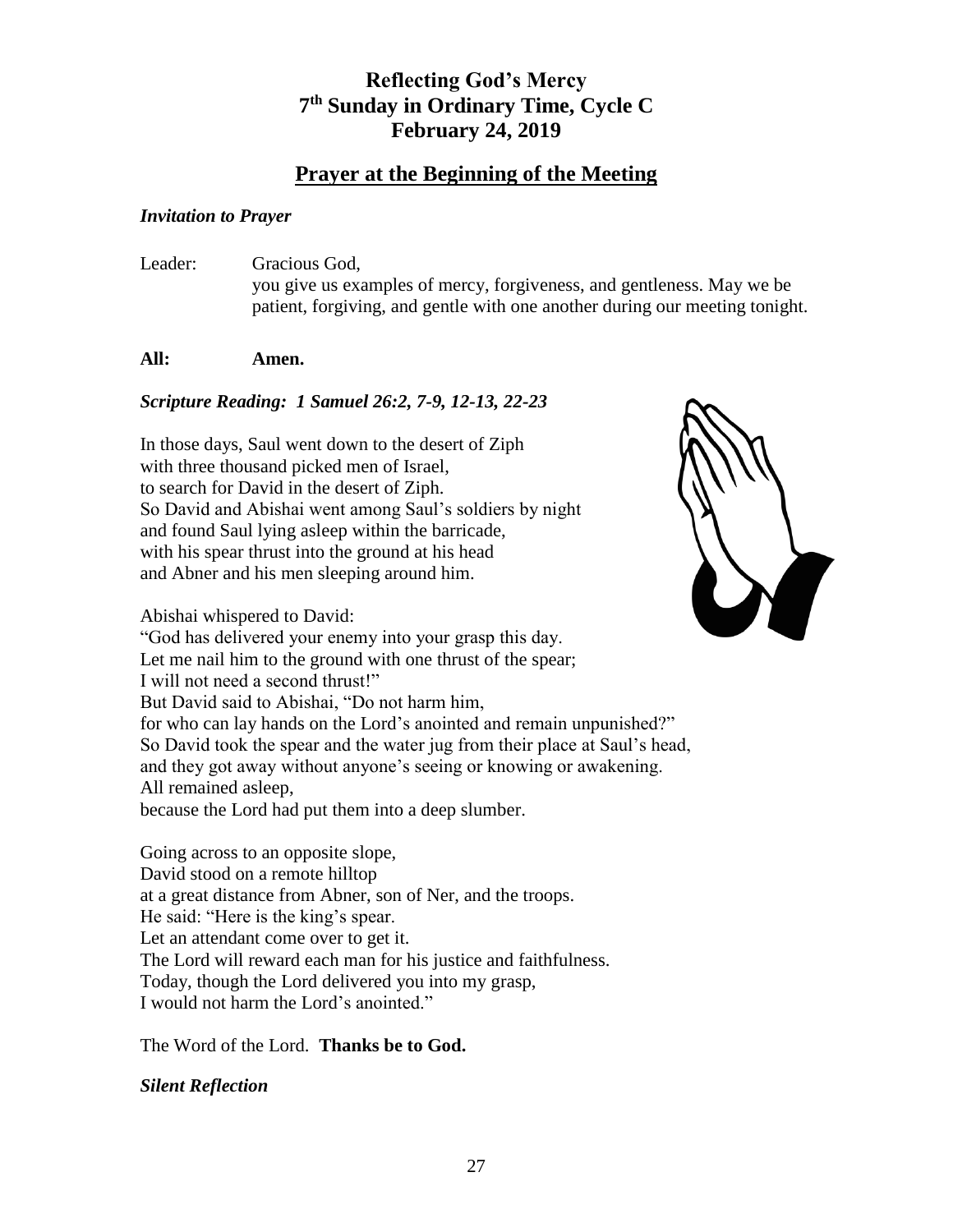#### *Questions for Faith Sharing*

- *1. Is there a particular line in the story about King David that stands out for you?*
- *2. What can we learn from the way David treated Saul, the king who sought his death?*

As we continue our meeting, may we listen to each other attentively and work together for the good of our community.

## **Prayer at the Conclusion of the Meeting**

#### *Intercessory Prayers*

Leader: In confidence we now offer God our prayers and our needs. For our council, that we might respond to our parish's needs generously, we pray to the Lord… **All: Lord, hear our prayer.** Leader: For each of us, that we might be gentle and forgiving... **All: Lord, hear our prayer.** Leader: For our parishioners, that they might know God's love and mercy... **All: Lord, hear our prayer.** (The leader may add prayers that address the subjects/concerns dealt with in this evening's meeting.) Leader: Please offer any other needs so that we may pray for them... (When all who choose are finished offering prayers) Let us pray as our Lord taught us **All: "Our Father…."**

#### *Closing Prayer*

**All: God of truth and mercy, We know that it is difficult to forgive, to love, to share, but with your help we can follow and honor you. Thank you for loving us enough to help us follow your teaching and to forgive us when we fail. Amen.**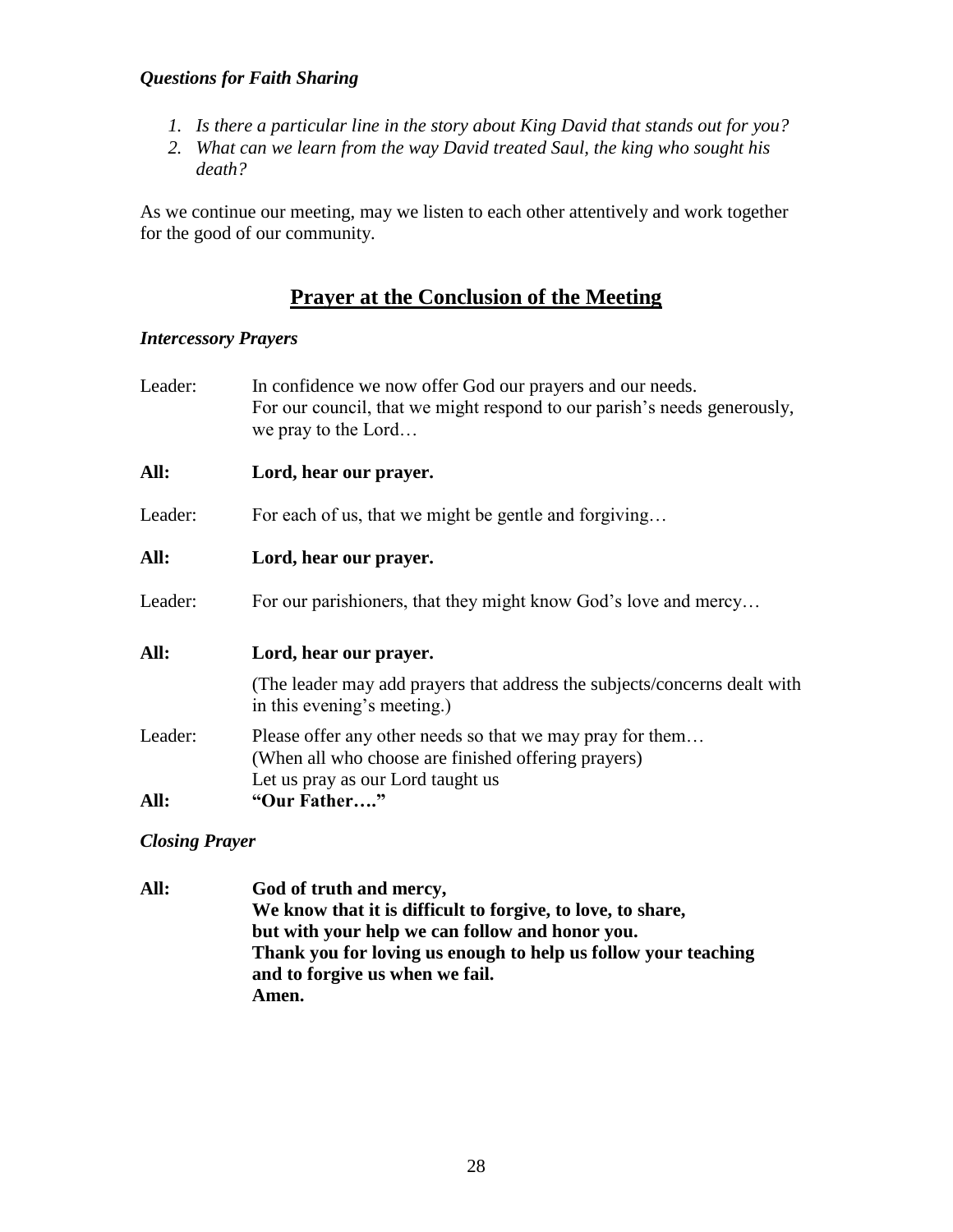## **Avoiding Hypocrisy 8 th Sunday in Ordinary Time, Cycle C March 3, 2019**

## **Prayer at the Beginning of the Meeting**

#### *Invitation to Prayer*

| Leader: | Gracious God,                                                               |
|---------|-----------------------------------------------------------------------------|
|         | you challenge us to live the mission of your Church. May you, who have      |
|         | entrusted to us this mission, be in our thoughts and on our lips throughout |
|         | this meeting.                                                               |
| All:    | Amen.                                                                       |

#### *Scripture Reading: Luke 6:39-45*

Jesus told his disciples a parable, "Can a blind person guide a blind person? Will not both fall into a pit? No disciple is superior to the teacher; but when fully trained, every disciple will be like his teacher. Why do you notice the splinter in your brother's eye, but do not perceive the wooden beam in your own? How can you say to your brother, 'Brother, let me remove that splinter in your eye,' when you do not even notice the wooden beam in your own eye? You hypocrite! Remove the wooden beam from your eye first; then you will see clearly to remove the splinter in your brother's eye.

"A good tree does not bear rotten fruit, nor does a rotten tree bear good fruit. For every tree is known by its own fruit. For people do not pick figs from thornbushes, nor do they gather grapes from brambles. A good person out of the store of goodness in his heart produces good, but an evil person out of a store of evil produces evil; for from the fullness of the heart the mouth speaks."

#### *Silent Reflection*

#### *Questions for Faith Sharing*

*1. What in this Gospel stands out to you?*